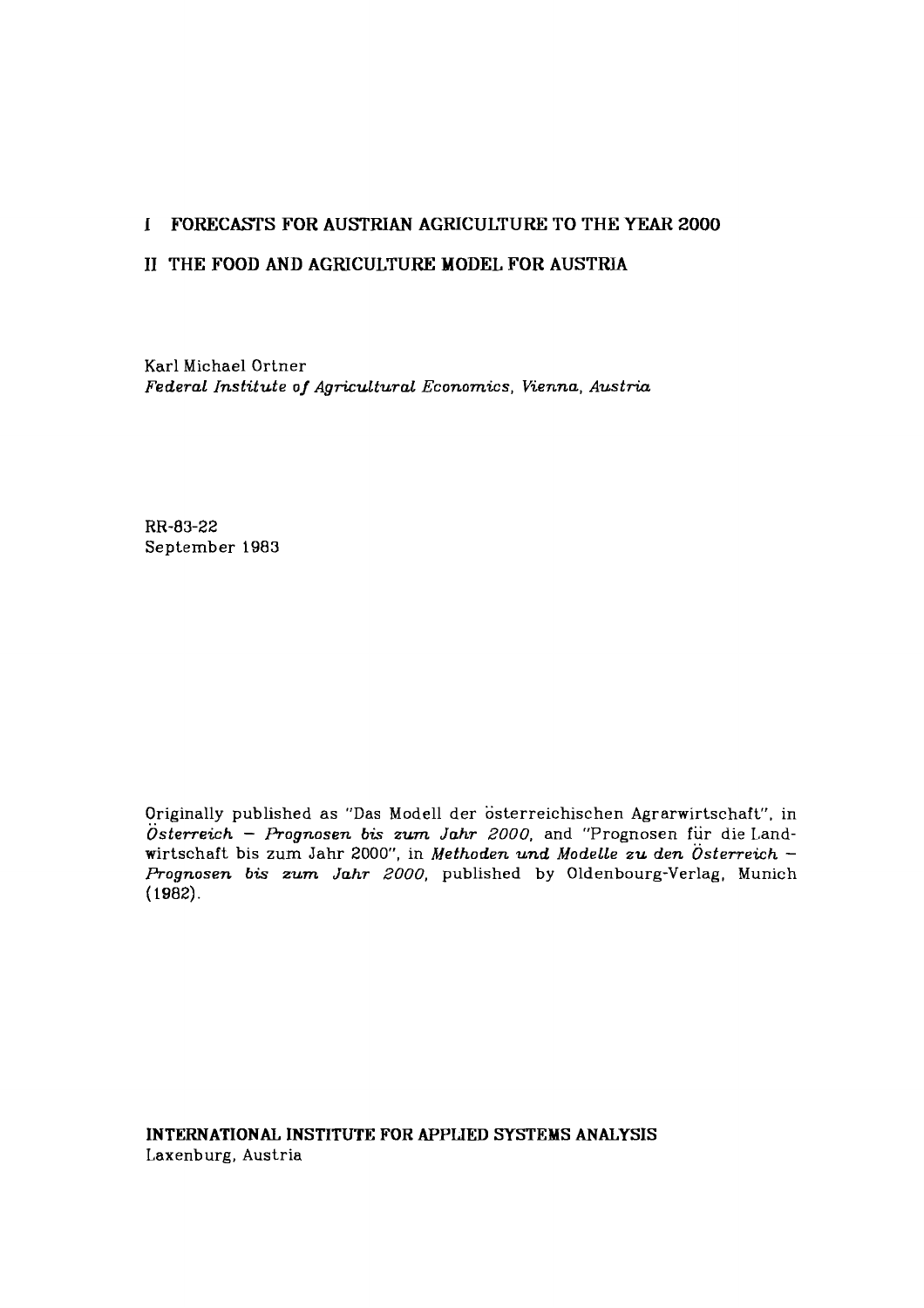International Standard Book Number **3-7045-0066-6** 

*Research Repods.* which record research conducted at IIASA, are independently reviewed before publication. However, the views and opinions they express are not necessarily those of the Institute or the National Member Organizations that support it.

Copyright O 1982 Oldenbourg-Verlag, Munich. Reprinted with permission.

All rights resewed. No part of this publication may be reproduced or transmitted in any form or by any means. electronic or mechanical, including photocopy, recording, or any information storage or retrieval system without permission in writing from the copyright holder.

Cover design by Anka James

Printed by Novographic, Vienna. Austria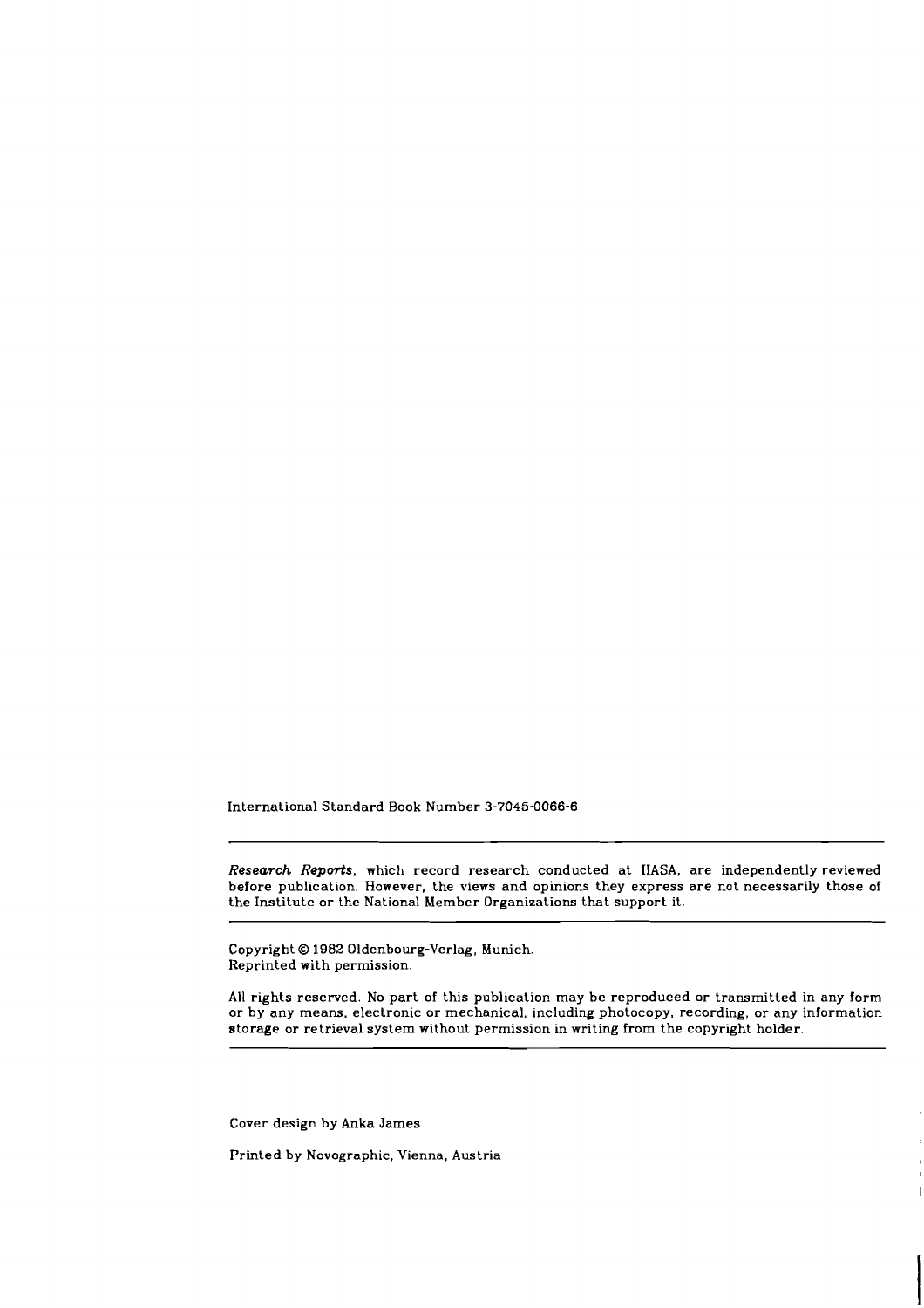### **FOREWORD**

Understanding the policy options available to alleviate the food problem has been the focal point of the Food and Agriculture Program (FAP) of the International Institute for Applied Systems Analysis (IlASA) since the program began in 1977.

National agricultural systems are highly interdependent and yet major policy options exist at the national level. To explore these options, therefore, it is necessary both to develop policy models for national economies and to link them together by trade and by capital transfers. For greater realism the models in this scheme of analysis are kept descriptive rather than normative. Models of some 20 countries (where the CMEA and EC countries with common agricultural policies are counted as single units), which together account for nearly 80% of such important agricultural attributes as area, production, population, exports and imports, are linked together to constitute the basic linked system.

As a part of this system and to explore the agricultural policy options available to Austria in the context of its open economy, a policy analysis model was developed for Austria by Karl Michael Ortner of the Federal Institute of Agricultural Economics, Vienna, in collaboration with the FAP of IIASA.

In these two papers, the author presents the first version of the Food and Agriculture Model for Austria (FAMA-I), and forecasts for Austrian agriculture based on this model, respectively. These papers are English translations of articles originaIly published in German by Oldenbourg-Verlag, Munich, in a book consisting of two volumes entitled: *Osterreich - Prognosen bis zum Jahr 2000,* and *Methoden und Modelle zu den Österreich - Prognosen bis zum Jahr 2000,* edited by Christoph Mandl (September 1982), and are reprinted with permission.

> KIRIT S. PARIKH *Program Leader*  Food and Agriculture Program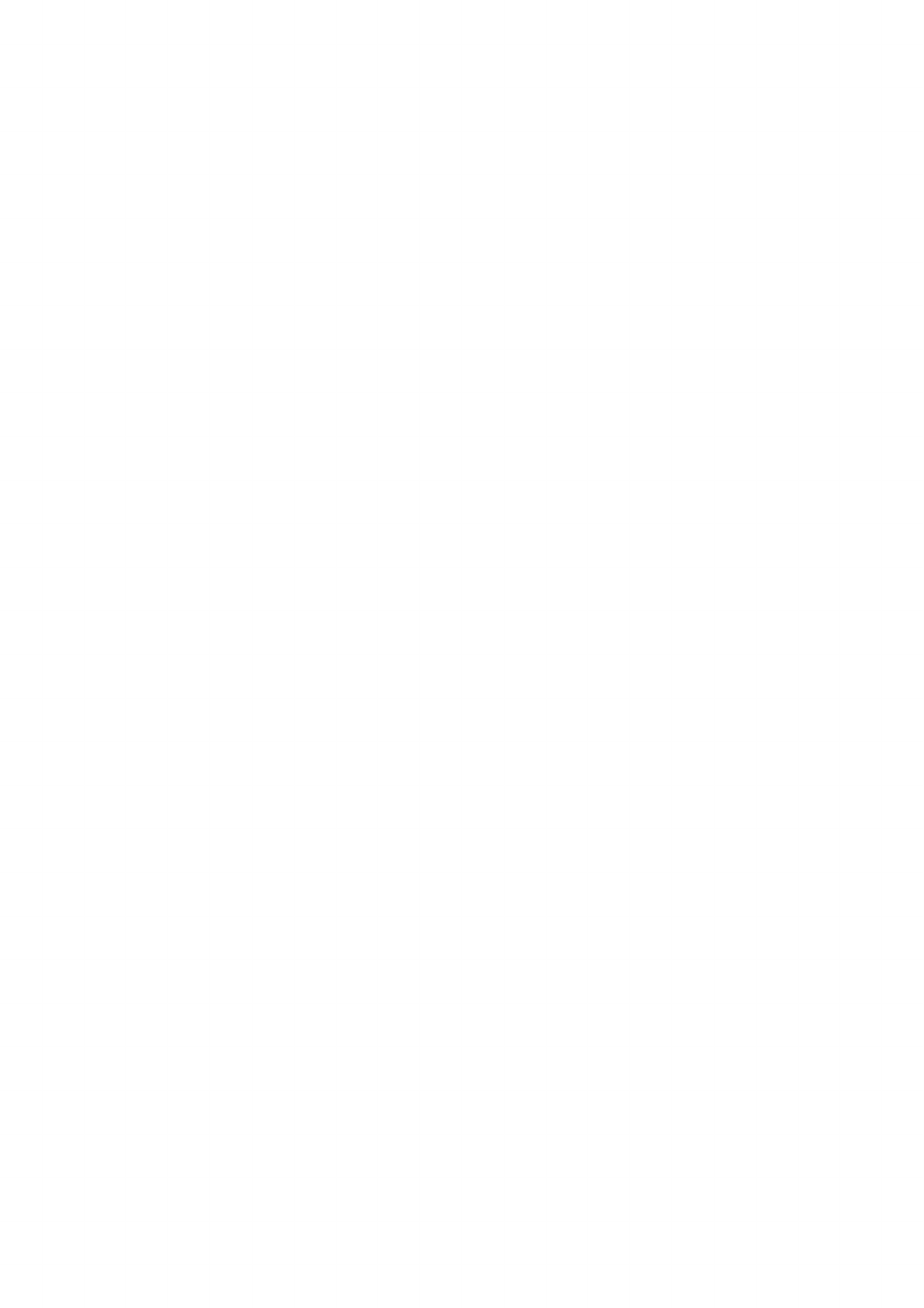# **CONTENTS**

| I |                                    | FORECASTS FOR AUSTRIAN AGRICULTURE TO THE YEAR 2000                                                                                                                                 |                                                  |  |
|---|------------------------------------|-------------------------------------------------------------------------------------------------------------------------------------------------------------------------------------|--------------------------------------------------|--|
| 1 | INDICATORS OF AUSTRIAN AGRICULTURE |                                                                                                                                                                                     | $\mathbf{1}$                                     |  |
| 2 | THE FUTURE                         |                                                                                                                                                                                     |                                                  |  |
| 3 | FORECASTS FOR AGRICULTURE          |                                                                                                                                                                                     | 3                                                |  |
| 4 | 4.1<br>4.2<br>4.3                  | SPECIFICATION OF SCENARIOS<br>Variant S - Standard<br>Variant E - Export-Oriented Agricultural Policy<br>Variant D - Domestic-Oriented Agricultural Policy                          | 4<br>$\mathbf 5$<br>$\overline{\mathbf{5}}$<br>5 |  |
| 5 | 5.1<br>5.2<br>5.3<br>5.4<br>5.5    | RESULTS OF FORECASTS FOR THE YEAR 2000<br>Agricultural Prices<br>Gross Domestic Product of Agriculture<br>Employment in Agriculture<br>Coarse Grains<br>Other Agricultural Products | 5<br>5<br>$\overline{7}$<br>$\pmb{8}$<br>9<br>11 |  |
| 6 |                                    | SUMMARY AND CONCLUSIONS                                                                                                                                                             | 13                                               |  |
| П |                                    | THE FOOD AND AGRICULTURE MODEL FOR AUSTRIA                                                                                                                                          |                                                  |  |
| 1 |                                    | <b>INTRODUCTION</b>                                                                                                                                                                 | 15                                               |  |
| S | <b>MODEL STRUCTURE</b>             |                                                                                                                                                                                     | 17                                               |  |
| 3 | COMMODITY CLASSIFICATION           |                                                                                                                                                                                     | 19                                               |  |
| 4 | <b>RESOURCE SUPPLY</b>             |                                                                                                                                                                                     | 20                                               |  |
| 5 | 5.1<br>5.2<br>5.3                  | PRODUCTION<br>Production of Agricultural Goods<br><b>Feed Requirements</b><br>Nonagricultural Production                                                                            | 21<br>21<br>24<br>24                             |  |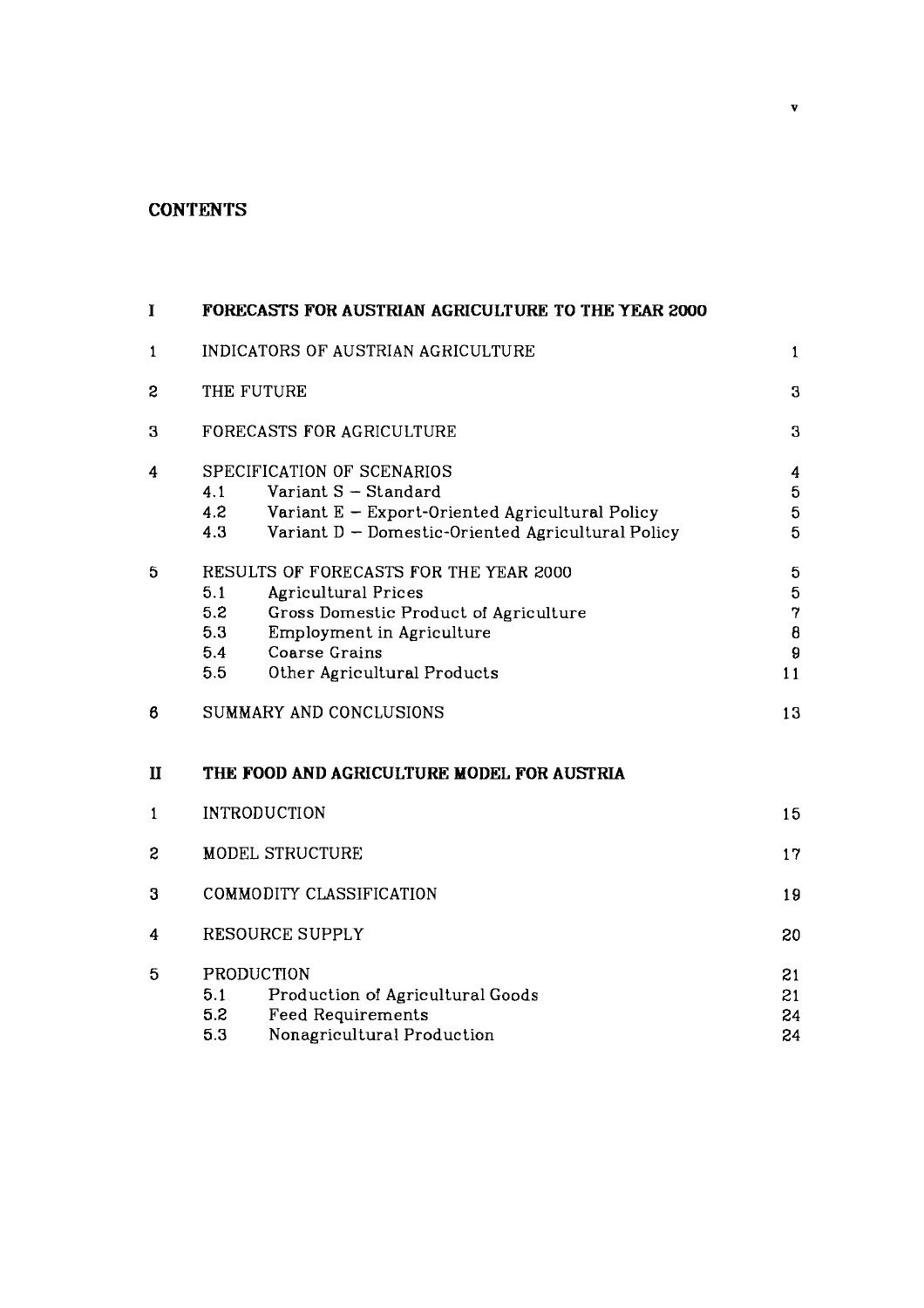$\mathbf{vi}$ 

| В | COMMODITY SUPPLY |                                     | 25 |  |
|---|------------------|-------------------------------------|----|--|
|   | <b>TRADE</b>     |                                     | 26 |  |
|   | 7.1              | The Demand System                   | 26 |  |
|   | 7.2              | Foreign Trade                       | 27 |  |
|   | 73               | Raw Materials and Final Products    | 28 |  |
| 8 |                  | POLICY MEASURES AND SIMULATION RUNS | 28 |  |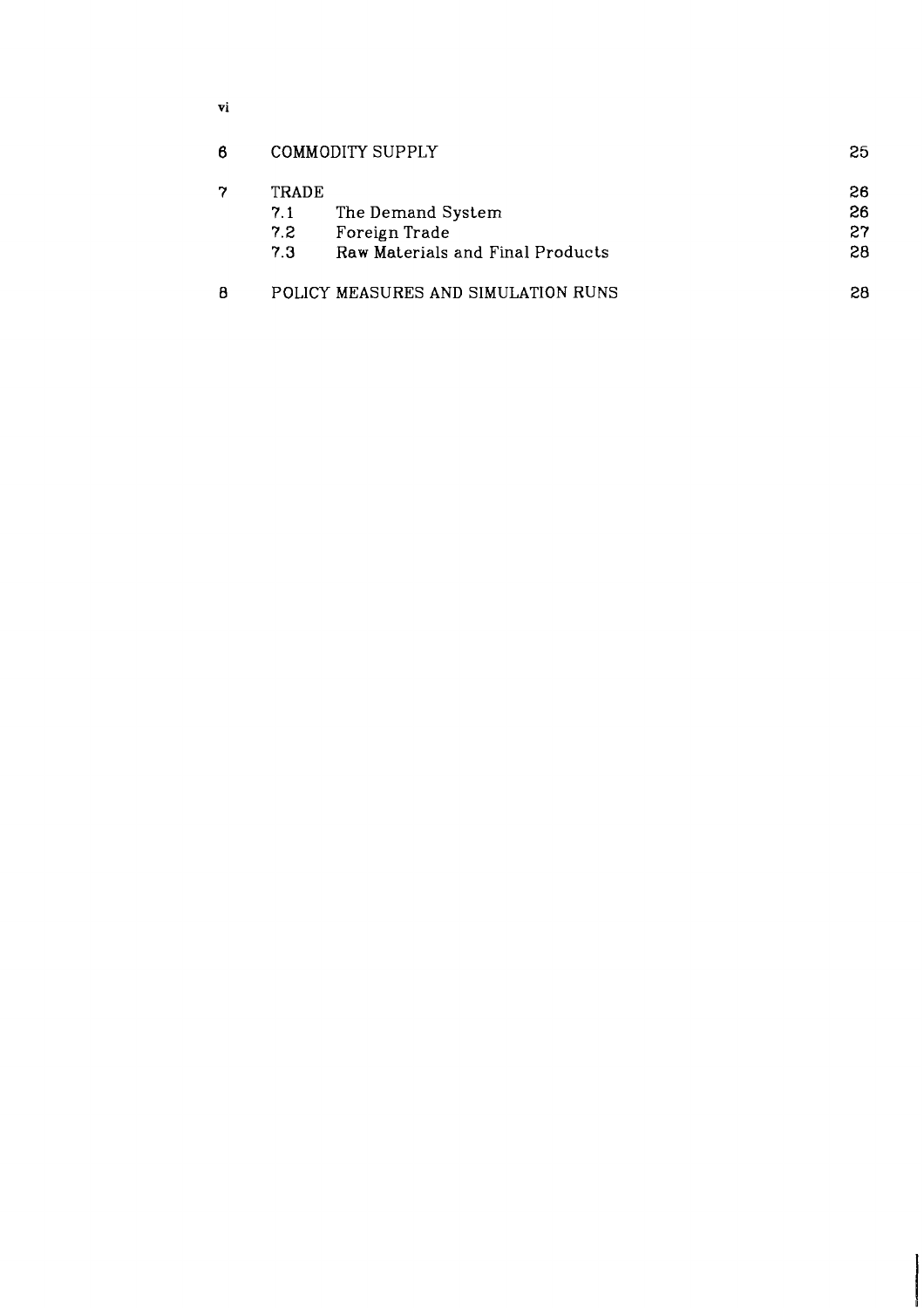### **I FORECASTS FOR AUSTRIAN AGRICULTURE TO THE YEAR 2000**

Karl Michael Ortner

### **SUMMARY**

*In Austrian agriculture substantial technical progress has been achieved since World War 11, and this has led to high self-suficiency ratios for foods. decreasing relative prices for agricultural products, and increased migration of labor out of agriculture. As forecasts, three scenarios were assumed, which differ according to the level of production of agricultural goods desired by*  policy makers: (1) a continuation of past price trends; (2) a continuation of *current self-sufficiency ratios; and (3) increased ezports. It appears that developments observed in the past will continue into the future but with modifications that critically depnd on the targets of agricultural policies and the measures taken to pursue them. The results also demonstrate that the econometric policy analysis simulation model can provide valuable information and can* - *with some improvement* - *become a tool for evaluating agricultural policy alternatives and their outcomes.* 

### **1 INDICATORS OF AUSTRIAN AGRICULTURE**

Within the Austrian econoiny agriculture plays a rather modest role, as measured by the value of its output. In 1980 agricultural output was worth 50.4 billion Austrian schillings (AS), which contributed 3.6% to the gross domestic product (GDP). Two-thirds of the value of agricultural production is made up by livestock products. Self-sufficiency ratios are usually close to 100%; it is highest for milk, and recently the ratios for grains and wine have come close to that of milk. On the other hand, with protein feeds and vegetable oils and fats, self-sufficiency ratios are particularly low, at less than 5%. These products are obtained from crops that could be grown in Austria, but at high costs.

Agricultural productivity in Austria has increased rapidly in recent decades. Improved breeding, feeding, and fertilization techniques, as well as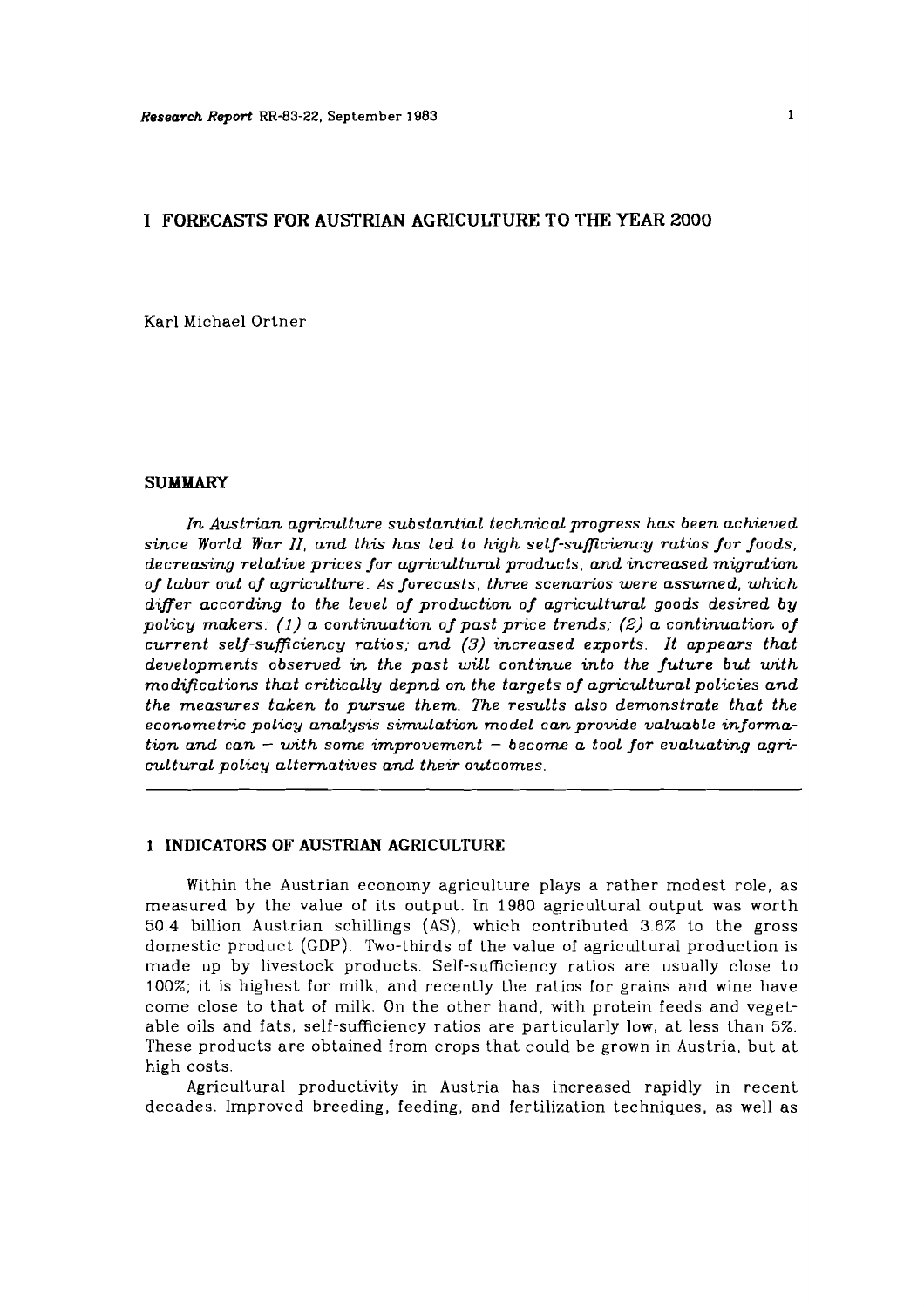mechanization, better education, more efficient farm sizes, production technologies, and transparent markets have contributed to this progress, and have made it possible to reduce significantly the labor input to food production. The agriculture and forestry sector employed 1 million people in 1950, but by 1980 this figure had been reduced to 298800, with increased output (for an estimate of labor employed in agriculture, see Puwein 1975).

In the past, Austrian agriculture was characterized by the fact that in most instances it was uneconomic to export agricultural products. Since domestic consumption reacts inelastically to price changes, increased output depresses farm prices, which then no longer cover (labor) costs so that some farmers decide to phase out production and look for employment elsewhere. The prices of most agricultural products have decreased in real terms and allowed Austrians to buy food more cheaply compared with other goods of the same quality and level of processing. According to a 1974 consumer survey, 26.5% of the expenditure of Austrian households was on food, compared with 34.3% ten years previously.

Despite the improvements in productivity already achieved, however, there is still considerable potential for further increases in efficiency. Bigger farms in suitable locations can produce at lower costs and at higher profit margins, but this usually leads to a disparity in incomes within the agricultural sector, which can be compensated for by off-agricultural employment. In 1979 in 62% of all farms this option was chosen; in that year for the first time the number of full-time farms (116565) was less than that of mountain farms. The average farm size was 8.3 hectares of reduced\* agricultural land in 1979.

The aim of Austrian agricultural policy is to achieve self-sufficiency in food. This objective is being given high priority because of the large number of people employed in the agricultural sector, whose absorption into other sectors of the economy would entail social hardships that should be avoided as far as possible. Therefore, agricultural markets have to be protected from external shocks that might disturb the desired continuity and price levels. The most effective way of doing this is by imposing limits on exports and imports and/or on the time in which foreign trade is free. Furthermore, tariffs and levies can be imposed to make foreign produce more expensive, thus increasing the competitiveness of Austrian produce on the domestic market.

Production specifically for export is rarely successful in the agricultural sector. World market prices are more or less biased through the foreign trade regulations of various countries and vary widely because of fluctuating supplies resulting, for example, from unstable weather conditions. Only goods of high quality, to be sold through bilateral trade agreements if possible, are advisable for export production. Other goods should be offered at low prices, but these are usually a drain on the domestic economy.

<sup>\*</sup>Marginal areas have been reduced by factors of up to 1.8.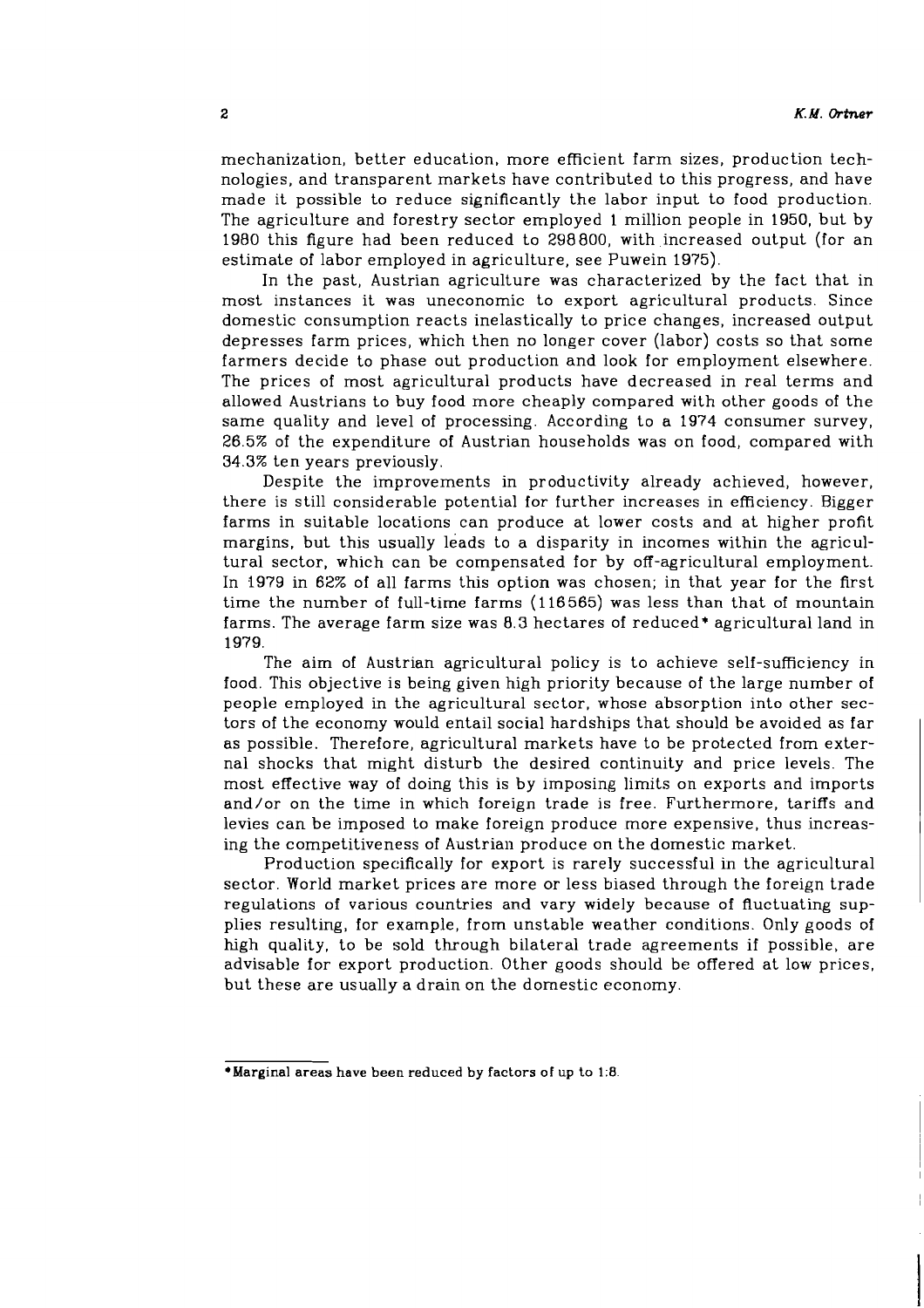### **2 THE FUTURE**

The future of Austrian agriculture will depend on the determination and the room for action of policy makers, and the latter will be more important than the best wishes directed toward agriculture. The desire to improve agricultural incomes has increased recently with the prospect of introducing onto the market a new agricultural product -alcohol. If the government decides to ban lead additives to gas as a means of reducing atmospheric pollution, alcohol is an ideal substitute, and it can also serve as an anti-knock substance. However, it is likely that imported alcohol will be cheaper than that produced in Austria and, more importantly, crude oil is cheaper than alcohol. Thus drastic policy measures will have to be instituted to realize these hopes. Also, the hope of producing more protein feeds and oil crops seems to be unrealistic since the costs of domestic production are too high at present to be competitive with imports.

Thus the challenge for Austrian agriculture lies in exports, but will the prices of agricultural goods rise on the world market? Unfortunately, this is unlikely because developing countries import technological goods, and pay for them with exports of minerals and agricultural products. Only high-quality, processed agricultural goods can therefore be successful on international markets and fetch an adequate price. Generally, agricultural exports will only then make sense if Austria is able to decrease production costs to below those of its competitors and to increase the quality of goods for export in order to be able to charge higher prices.

### **3 FORECASTS FOR AGRICUI.TURE**

From a forecast of the future of agriculture we are interested not only in the results, but also in the conditions that produce these results and in ways of influencing these conditions so that other, more desirable resu!ts evolve. In order to arrive at such forecasts, computer simulation models have been formulated and used. FAMA-1 is one such model, produced in cooperation with scientists of IIASA (Parikh and Rabar 1981). The model represents Austrian agriculture mathematically and can delineate probable paths of development.

The most important insights that can be gained from forecasts for agriculture are the development of incomes, employment, prices, regional and structural change, foreign trade, and the status of agriculture within the economy. FAMA-1, with the exception of regional and structural change. produces indicators of all the problems mentioned above, provided the conditions that accompany the development are specified thoroughly; whether a certain specification is realistic is open Lo subjective judgment. Thus it is advisable to run various alternatives, compare them, and in so doing to determine whether opportunities exist for agricultural policy makers to influence and control agricultural sector development. Conditions governing the calculation of forecasts in this particular study are agricultural policy targets and the way in which policy instruments are used to zero in on these targets.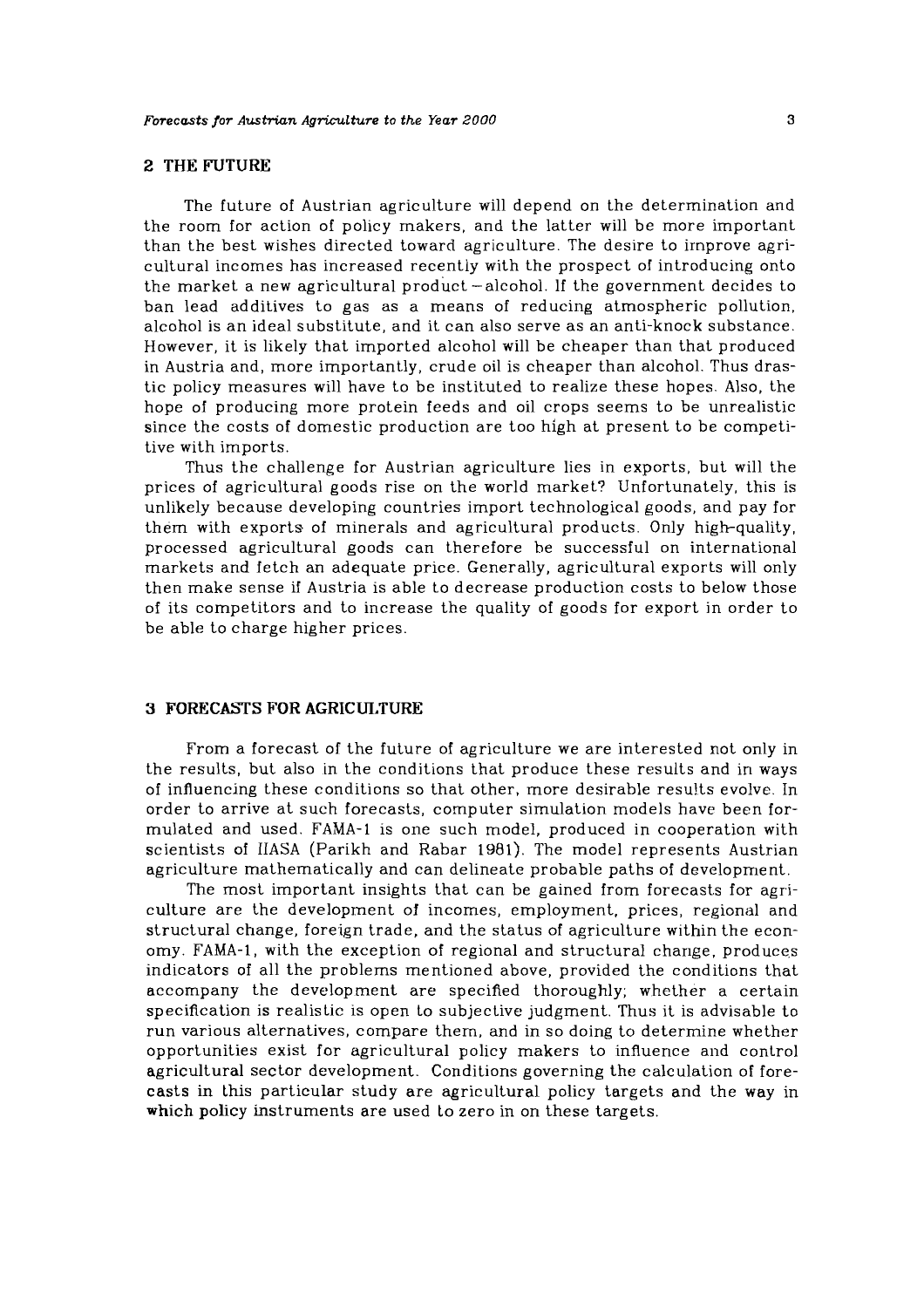The aspect now receiving most attention by agricultural policy makers is the improvement of agricultural incomes. In order to realize this, many measures can be taken, such as income transfer payments to mountain farmers, public investment into infrastructure, subsidized investment credits (see Ministry of Agriculture and Forestry), and foreign trade management aimed at raising the prices of agricultural goods.

The success of price policies is limited, however, because higher prices encourage higher production and this may lead to surpluses whose control may become too expensive for the government. However, per capita agricultural incomes can also rise through the migration of workers to jobs in other sectors. If we now wish to choose a criterion that is closely connected with agricultural policy measures taken to control domestic prices, the improvement of incomes does not seem to be a particularly good choice, since it depends too much on the size of the labor force engaged in agriculture and forestry.

Let us now consider the development of prices, which to a large extent determines levels of income. What price movements are probable? The simplest answer is clearly that prices will continue to move as they have done in the past. But relative prices change and so does the composition of agricultural production: more profitable goods will be favored by producers (e.g., industrial-commercial goods), while others will be neglected. However, there is a chance in this case that either the objective of secure food supplies or avoiding surplus production will not be met in the case of some commodities. Thus prices cannot rise in the future as they have done in the past if these aims are to be achieved. At a certain point in time price ratios must change, mainly when the self-sufficiency target of a product is critically low or in the process of reaching an upper limit. Price changes are thus the consequence of the violation of certain self-sufficiency targets, and these targets can be used to define the conditions that will govern the future development of the agricultural sector.

#### **4 SPECIFICATION OF SCENARIOS**

The scenario variants given below differ firstly in the assumed development of prices during the initial years of the forecast, and secondly in the lower and upper limits of self-sufficiency ratios accepted by agricultural policy makers and the resulting adjustments of prices. The self-sufficiency ratios themselves stay within these limits because producer prices will be changed over time such that production is guided accordingly. By imposing quotas on imports and exports it is possible, if necessary, to influence consumption and consumer prices too.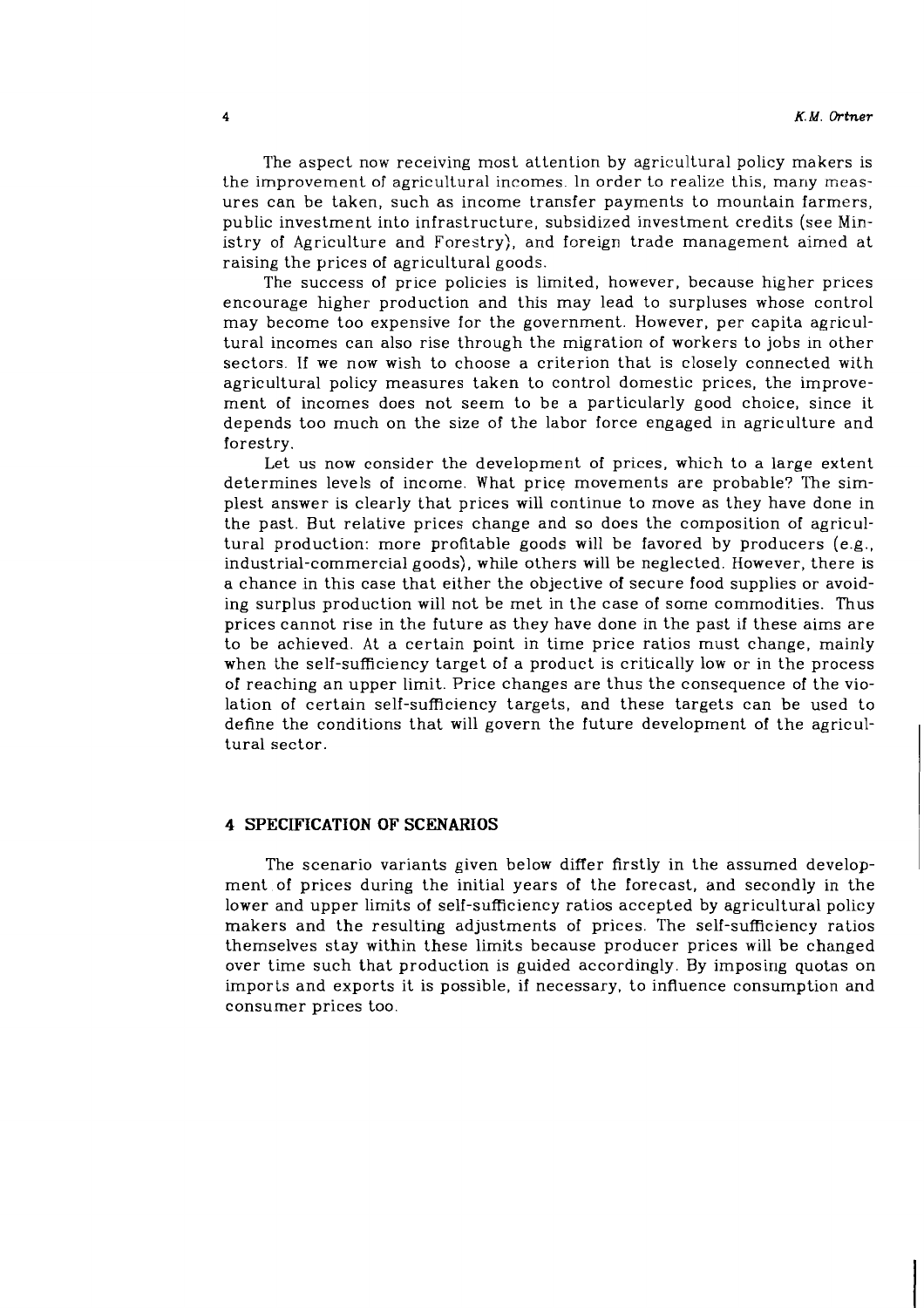### **4.1 Variant S** - **Standard**

The prices of all goods increase linearly until 1985 as they did on average from 1970 to 1980, and increase proportionally thereafter (with the comsumer price index). These prices are protected against world market fluctuations through tariffs, levies, and export subsidies. Food security and the avoidance of surpluses are defined such that ihe self-sufficiency ratio of an agricultural product may change from its current value by 20% at the most; these targets become fully effective in 1990 and thereafter.

### **4.2 Variant E** - **Export-Oriented Agricultural Policy**

In this scenario agricultural prices gradually approach world market levels, but are higher than in variant S and thus encourage excess output. The prices of "other food" (vegetables, fruits, wine, sugar, potatoes, fats and oils, and coffee) are particularly high, in contrast with the low price of "bovine and ovine meat". Acceptable self-sufficiency ratios are then the same as in variant S, but are effective from 1985 onwards in determining price ratios.

#### **4.3 Variant D -Domestic-Oriented Agricultural Policy**

As in variant E, the relative prices of agricltural products gradually approach world market levels, and these prices favor agricultural expansion. The self-sufficiency ratios that prevailed around 1979 must again be achieved from 1985 onwards but should not exceed their current levels by more than 5 percentage points.

From a brief comparison of the three variants, the following picture emerges: In variant S there are attempts to continue previous price structures into the future through agricultural policy. In variant E prices change  $-\text{contrary}$  to observation  $-\text{ in favor}$  of agriculture and exports are supported and admissible to a greater extent than in variant D. In the latter, prices change such that domestic consumption is covered by production. as has been observed, but additional exports are generally limited. Both alternatives to variant S assume high prices for "other food" (energy crops?).

### *5* **RESULTS OF FORECASTS FOR THE YEAR 2000**

#### 5.1 **Ag:ricultural Prices**

Since price policy is important in guiding agricultural production and, since price policy depends on production, the actual development of prices in the alternative variants is of primary interest. The ratio of agricultural prices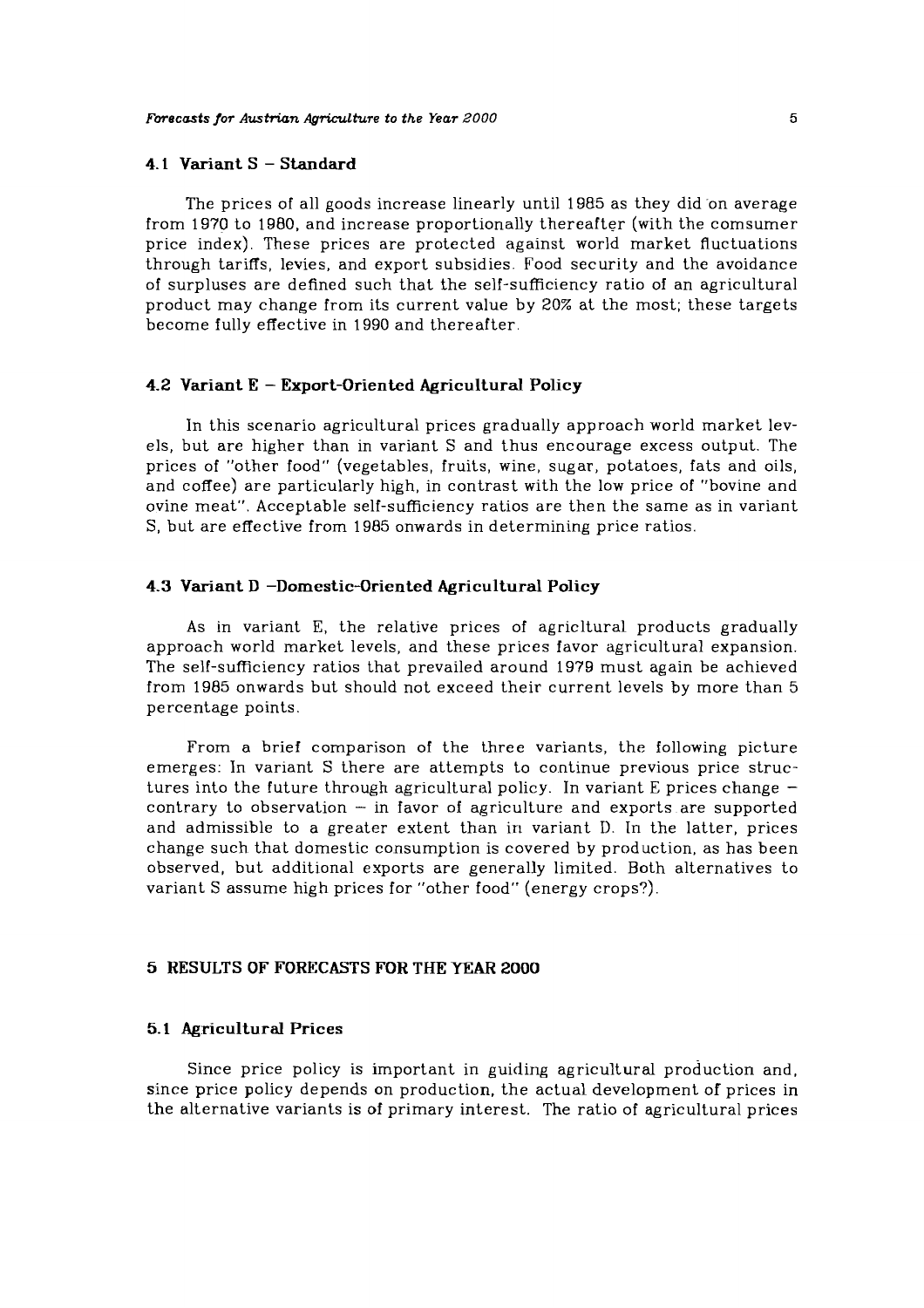to the general price level (the GDP deflator), gives an overview of that, as shown in Figure 1. In variant S, relative agricultural prices decrease until 1987, increase again until 1990, and fall slightly thereafter. The unexpected upturn in prices occurs because for some products it becomes necessary to increase prices in order to motivate farmers toward higher production to reduce the amount of imports required. Since these prices are not subsequently adjusted downwards, self-sufficiency ratios increase and the real prices of the corresponding goods have to be reduced later so that exports do not rise above the set limits.



FIGURE 1 Index of agricultural prices as a percentage of the overall price index  $(1976 = 100)$ .

In variants E and D agricultural prices increase rapidly in the early 1980s, partly to take advantage of the export opportunities offered in this case, and partly to secure the self-sufficiency targets of those products which, in the process of restructuring agriculture, would otherwise be neglected. Higher prices induce farmers to invest, expand livestock herds. increase production capacities, and eventually to produce so much that the upper bound for financing surpluses is reached. Exports are constrained, domestic prices fall rapidly and bring about a contraction phase. In the 1990s price movements gradually level off.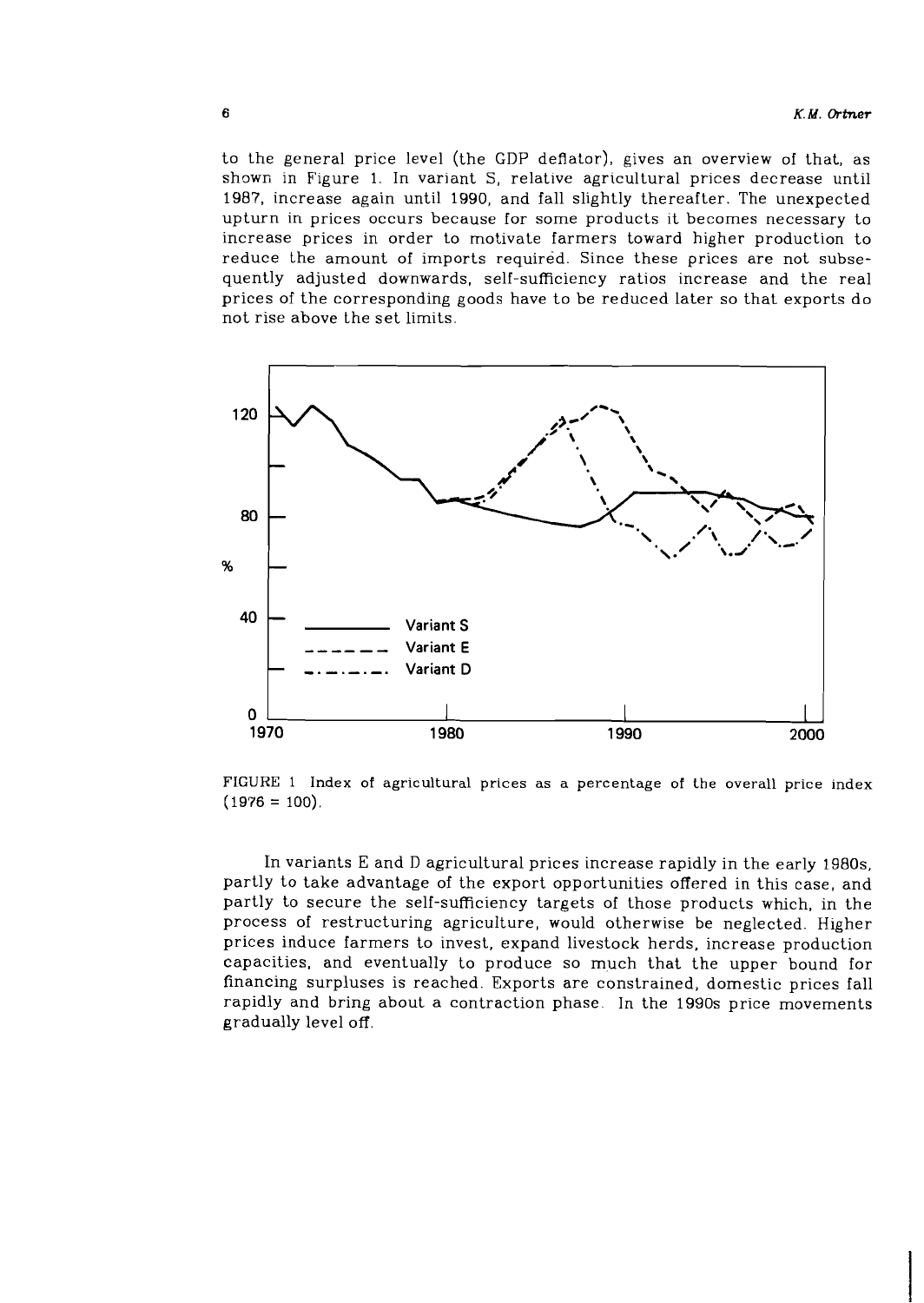#### **Forecasts for** Aushicm **Agriculture to the Year ZOO0**

#### **5.2 Gross Domestic Product of Agriculture**

The real gross domestic product of agriculture measures the quantity of food produced. At the relatively low real prices of agricultural goods during the 1980s in variant S it is not surprising that production grows least (see Figure 2). A remarkable, smooth growth occurs only in the 1990s, during which time those prices that have been raised in the late 1980s in order to maintain domestic food supplies above critical levels come into effect.





In variant E the increase in production is highest. The opportunities to export dairy products and to substitute imports of "other food" are fully utilized. In variant D these opportunities are smaller because they are limited to the current self-sufficiency ratios plus *5%.* Agricultural production then rises, as in variant E, but only for as long as is allowed for by the diminishing inclination of the government to finance exports.

The growth of agricultural production until the year 2000 is between 1.3 and 2.3% annually, depending on the price and trade policies then being pursued. The share of agriculture in the GDP shown in Figure 3 demonstrates once again the effects of the different agricultural policy targets in variants S, E, and D. The observed decrease of this share from 1970 to 1980 essentially disappears by the year 2000. In the variants with higher self-sufficiency ratios for agricultural products it rises to 4%, although it eventually levels out to between 1.8 and 2.6%. How cIosely the share of agriculture in the GDP is reIated to the movements of agricultural prices can be seen by comparing Figures 1 and 3.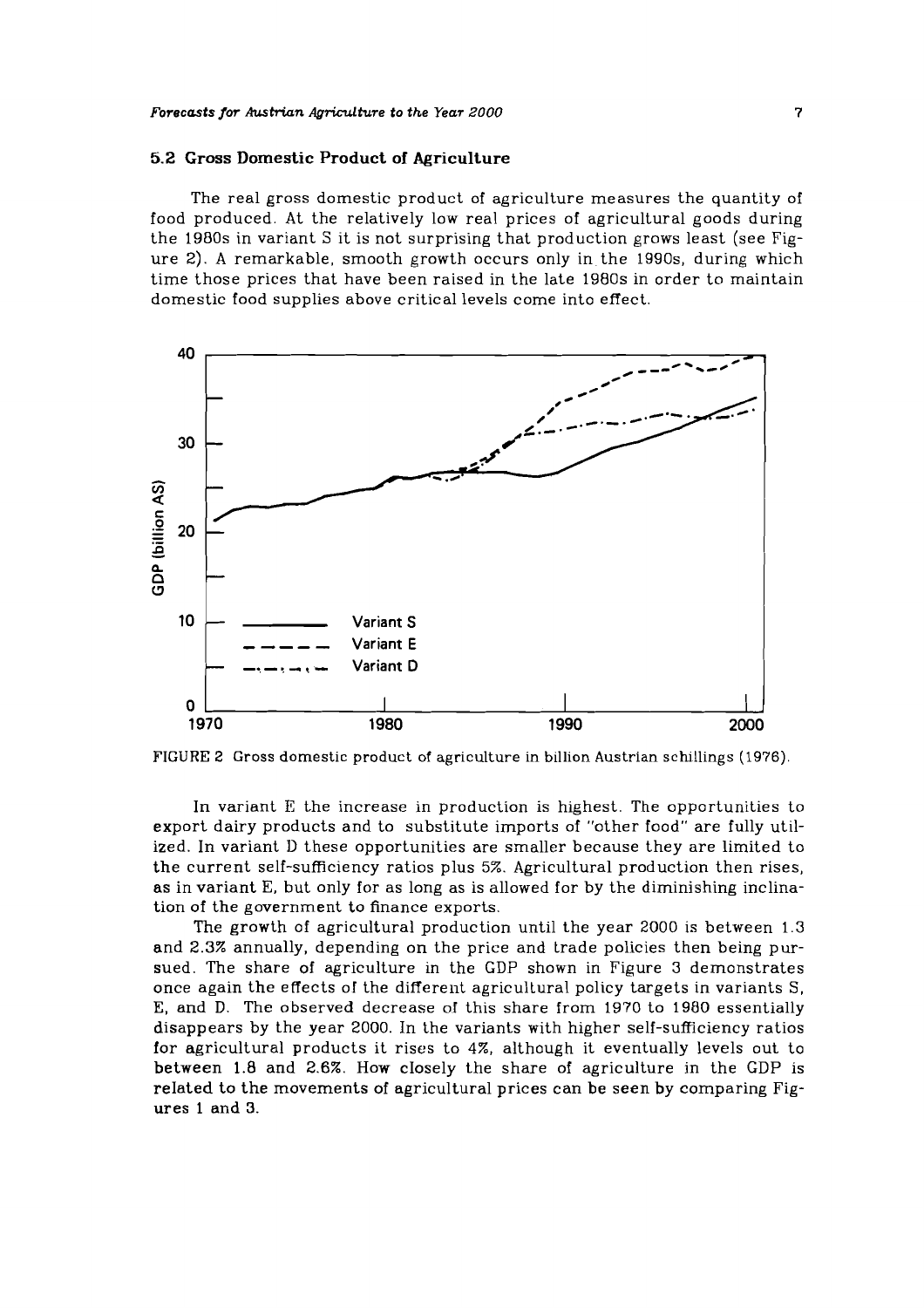

FIGURE **3** GDP of agriculture as a percentage of GDP.

In the model FAMA-1 the GDP for 1980 was overestimated by AS 13 billion (base 1976) because the recessions of 1975 and 1978 were not taken into account. Until the year 2000, the growth rate of the GDP is estimated to be 2.3% per annum in variant S. The highest growth rate is predicted in variant D, where agricultural production is constrained according to domestic demand, thus freeing labor for use in other sectors of the economy.

#### **5.3** Employment **in** Agriculture

**As** a result of the unfavorable development of agricultural prices in variant S, labor migration out of agriculture increases dramaticaly until 1990. Only from then on do policies aimed at maintaining certain self-sufficiency targets for foods start to be effective because of rising agricultural prices in real terms and improvements in agricultural incomes. Out-migration virtually halts, and the flow even reverses slightly (see Figure 4). The minimum number of persons required in agriculture and forestry is 190000, which is approached on the same development path in the forecast of the Institute of Economic Research (Schneider 1978).

Out-migration until 1983 is high, and is virtually the same in all variants, although in variants E and D agriculture experiences massive price increases during that period. The reason is the slow economic growth at the end of the 1970s, which held back mobile labor in agriculture but was disregarded by the model. The immobility of the labor force during that period is compensated for by the model in the first years of the forecast through increased out-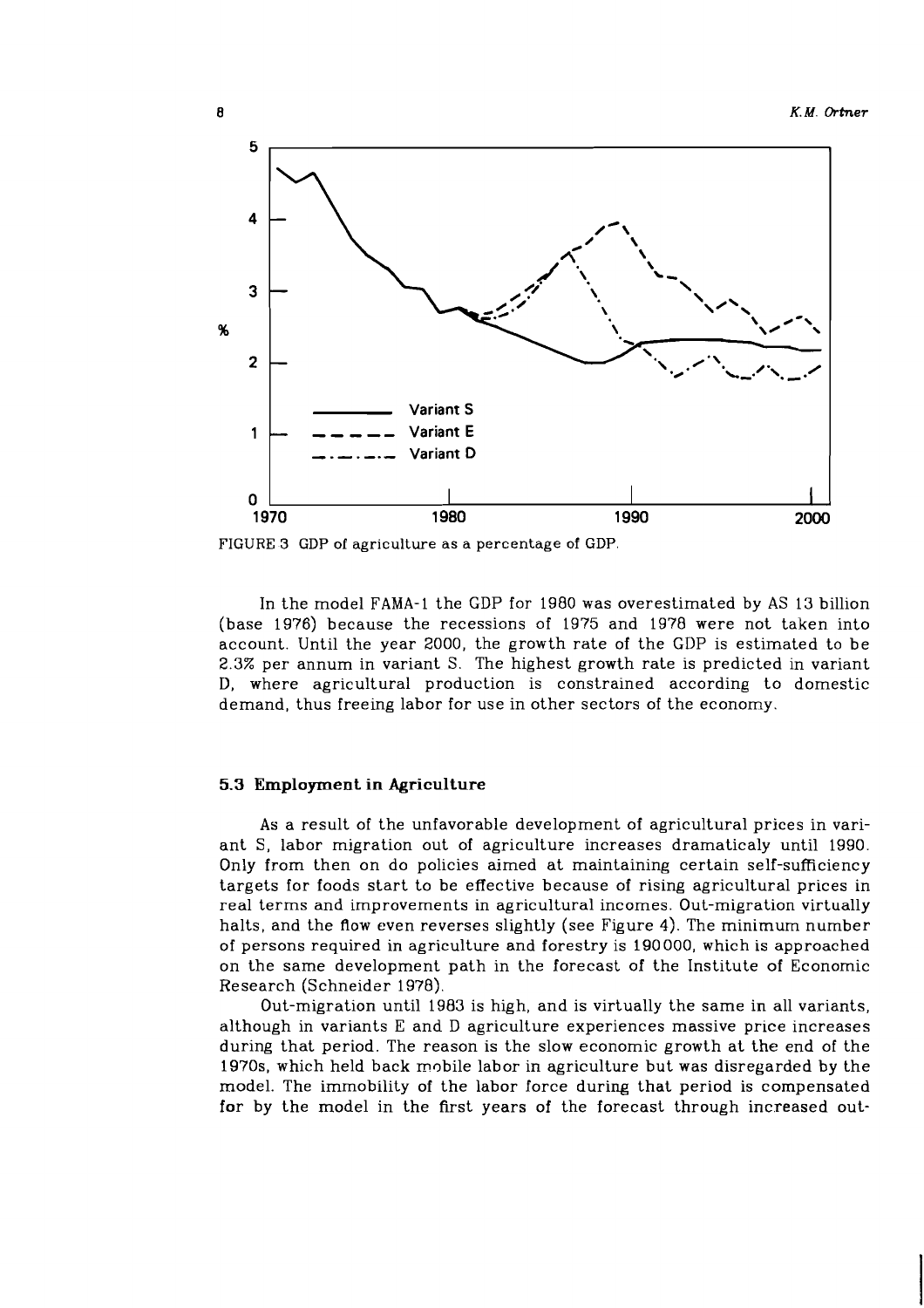

FIGURE 4 Labor employed in agriculture and forestry (in thousands).

migration. In 1986, however, that trend reverses and agriculture starts to attract more labor, which soon results in an undesirable surplus of agricultural products, the imposition of export quotas, and a severe slump in farm prices. Workers move out of agriculture, leaving only 1'70 000 by the year 2000 in variant D.

In variant E the favorable development of agricultural prices and the maximal utilization of the world market for the export of dairy goods, pork, and grains, accompanied by high production of "other food" (fruits, wine. sugar, etc.) have a serious effect on employment. Only after 1990 are additional food supplies not exported any more, and thus have a depressing effect on domestic prices so that the number employed in agriculture and forestry decreases to 240 000 by the year 2000. The production of these workers is so high that only protein crops and beef do not reach the upper admissible limits of self-sufficiency ratios.

#### **5.4 Coarse Grains**

The model results on the individual sectors of agriculture are certainly interesting, but are not reported here in full for reasons of space and clarity. However, one example will be described: the sector of coarse grains (excluding wheat and rice), i.e., barley, rye, oats, mixed grains, and corn, was chosen because it is the most important crop sector in Austria.

Wheat is excluded because it is treated as a separate sector in the model and is subject to stricter controls by the grains marketing board. The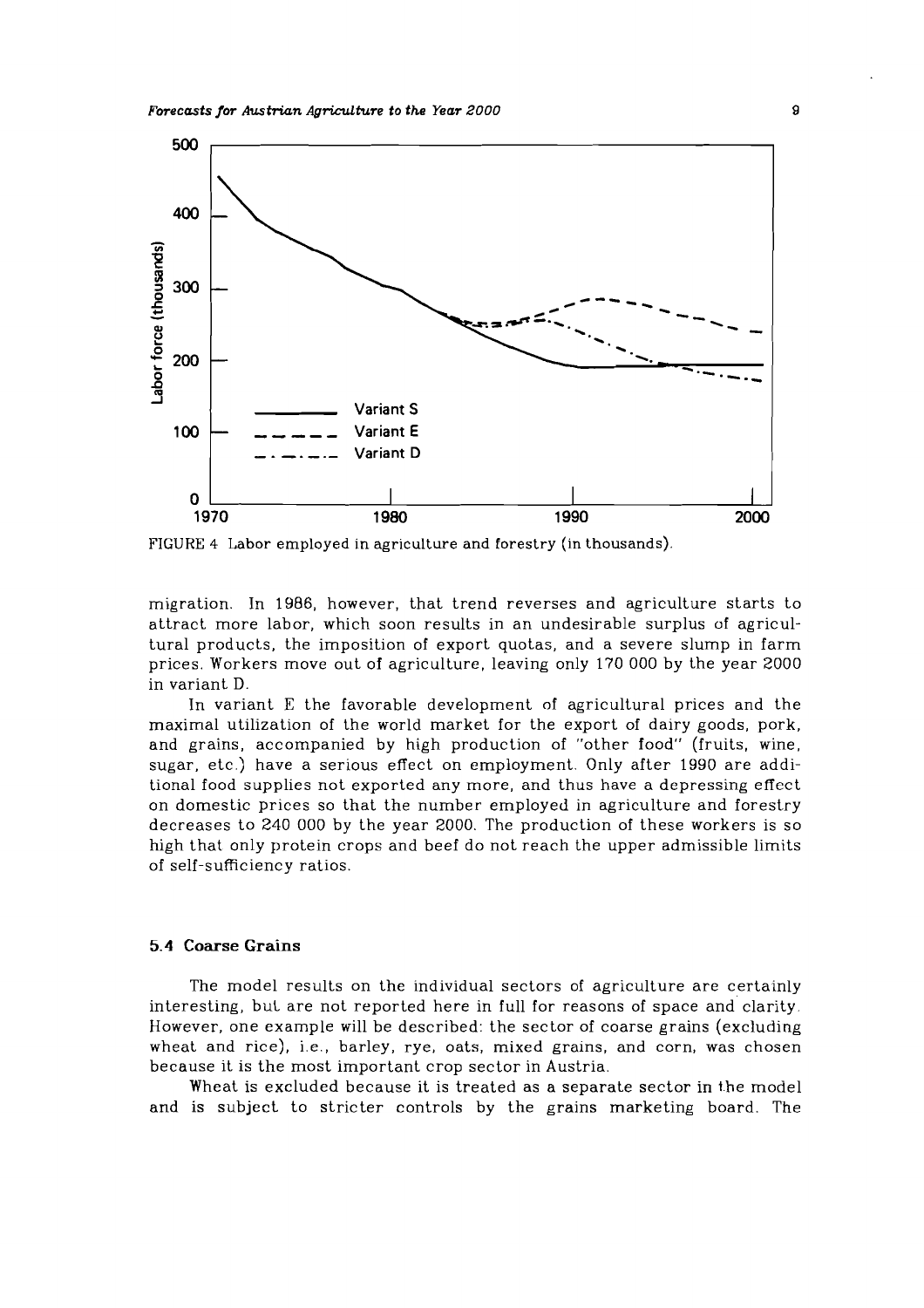forecasts for wheat eventually turn out to be little different from those for coarse grains, which are mainly used for livestock feed. The prices of these grains determine profitability, feed consumption, total domestic consumption, the self-sufficiency ratio, and even foreign trade policy because export quotas are determined as a function of domestic consumption. The model results account for all these effects and it is therefore difficult to find simple explanations for the changes that occur from year to year.

Let us first look at the development of real prices, as illustrated in Figure 5. Up to 1985 variant S prices follow earlier trends, but in 1986 production increases unexpectedly, and further decreases in real prices become necessary in order to constrain exports to desired levels. By 1989 that has been accomplished and prices remain constant in real terms. Livestock production increases, feed consumption goes up, coarse grain output rises to meet the demand, and in 1996 reaches a level at which exports are so high that downward adjustments in real prices have to be made in order to discourage further increases in coarse grain production. The corresponding development of production is displayed in Figure 6.



FIGURE *5* Real producer prices of coarse grains in **AS/kg** (base year 1976)

In variant E real prices increase until 1985 and then fluctuate at about the same level while production expands. In order to halt further production increases and to re-establish competitiveness with wheat, grain prices have to fall steeply in real terms in the following years. In the 1990s in variant E exports continue at about 900 000 tonnes per annum, while in variant D 250 000 tonnes is the admissible maximum. That not only depresses the real price of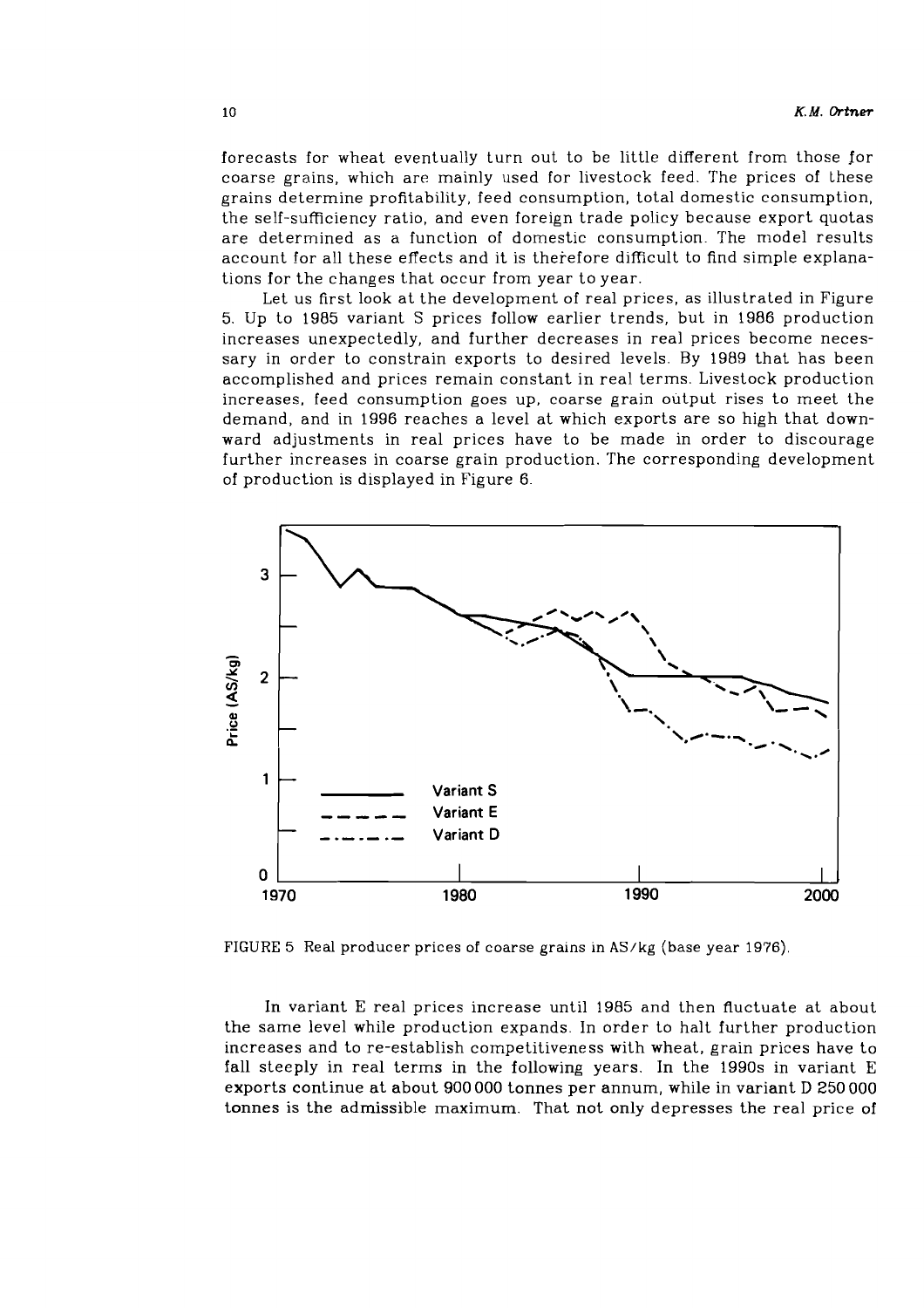

FIGURE 6 Production of coarse grains.

grain but also those of all other agricultural goods, mainly because livestock feed becomes cheaper. Out-mjgration from agriculture increases and farmers invest less in their businesses. In variant D structural change occurs until 1993 and agriculture is carried on much less intensively. In the year 2000 coarse grain production is 4.3 million tonnes, whereas in variant E it is 6.3 million tonnes (on almost the same agricultural area). The higher production costs in variant E are of course only acceptable at higher prices for products.

#### *5.5* **Other Agricultural Products**

If prices of agricultural products lag as far behind those of other goods and services as they do in variant S it is not surprising that agricultural production stagnates or even falls. The highest falls occur in the categories bovine and ovine meat, milk, and "other food", whereas grains and "other meat and eggs" production increases. The drop in milk output is remarkable because it is not the consequence of individual farm quotas (introduced in 1978), but of the price policy assumed in this scenario. In the late 1980s agricultural prices have to rise, with the effect that production increases steadily after 1987 without reaching the upper limits of admissible exports The upper limits of self-sufficiency ratios are only reached by grains and "other meat".

In the export-oriented variant E the real prices of "other food" increase until 1989, to almost double those in variant S. For that reason the production of "other food" is expanded by some 50% until 1990. Since these products are labor- and capital-intensive many persons and investment goods are employed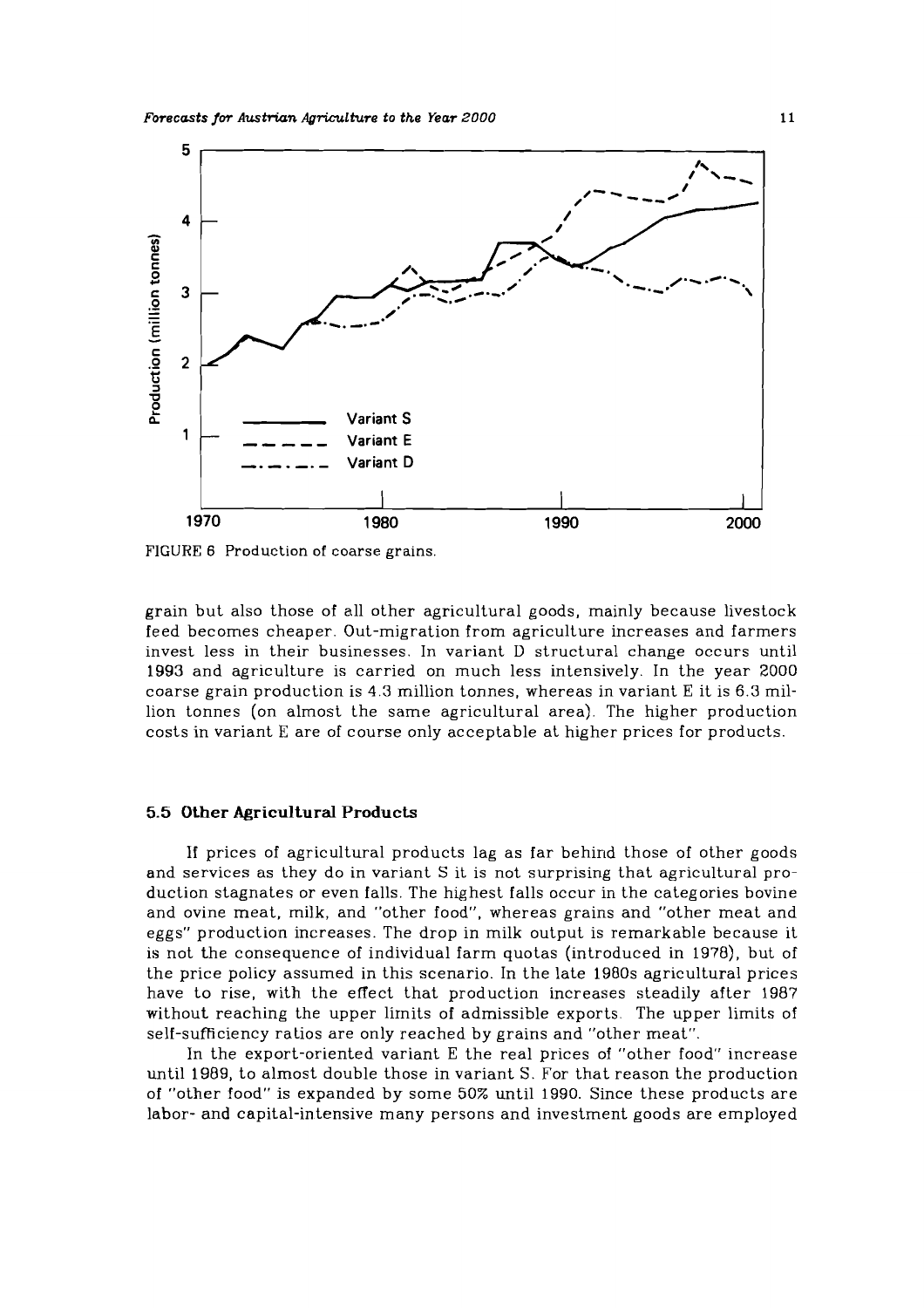at the expense of the production of other agricultural commodities. To maintain their competitiveness, the price of this "other food" therefore also has to be raised in both variants E and D during the 1980s.

Prices are changed in order to ensure that the self-sufficiency ratio of a commodity group stays within admissible limits. The price of "other food" in variant E increases toward world market levels only until 1989, when selfsufficiency ratios approach the admissible maximum, as shown in Figure 7. In variant D this happens earier and in variant S even the lower limit is violated and is only reached again in 1990, as required in that scenario.



FIGURE 7 Self-sufficiency ratios of "other food"

In the period of high prices during the 1980s the agricultural sector expands and in variant E the upper limits of self-sufficiency are not met only by the commodities "bovine and ovine meat" and protein crops. For bovine and ovine meat the target prices are particularly low. In variant D selfsufficiency ratios are constrained within narrow ranges and sometimes even fluctuate between them. Otherwise, the trends follow closely those of variant E except that the process of expansion is followed by a contraction at an earlier point in time and the contraction is more radical.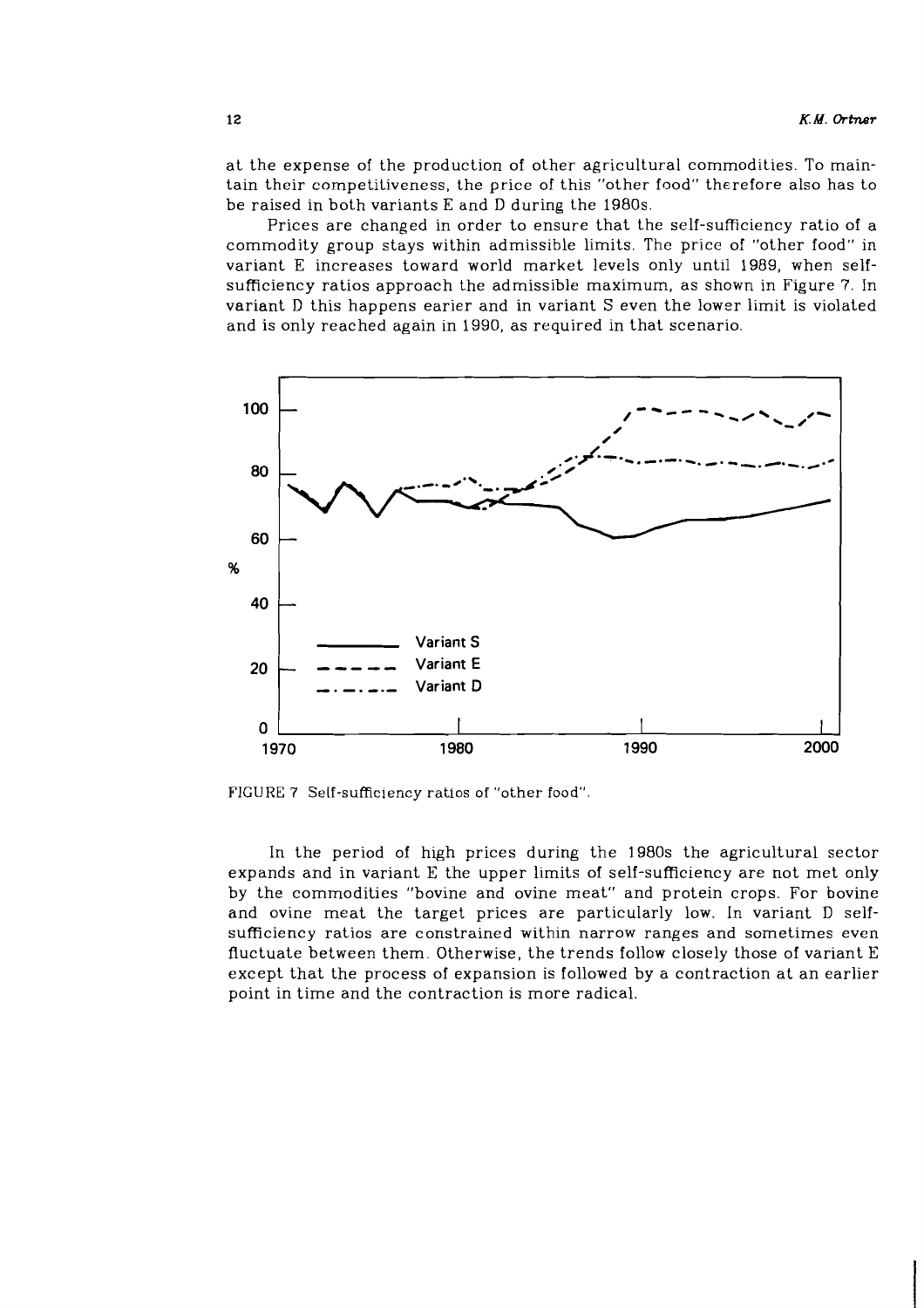### **6 SUMMARY AND CONCLUSIONS**

The results of the model runs are clearly somewhat different from what one would ideally wish and expect from forecasts. Agricultural development in the alternative scenarios vary widely, particularly during the years 1980-90. The standard and the other two variants differ from one another substantially. Only in the 1990s does a somewhat parallel development occur among all variants after agriculture has adjusted to the new economic conditions.

Obviously the conditions assumed in the alterative scenarios are important: agricultural policy is one aspect of these conditions; the position of domestic agriculture in relation to foreign countries is another. Both are interconnected, for just the political determination to set up an exportoriented agricultural system is not sufficient. There must also be support from the farmers to supply products cheaply so that they are competitive on foreign markets. The dilemma is that at low domestic prices the agricultural sector shrinks and produces less that can be exported, and at high prices the competiveness that is so urgently needed for exports disappears.

The art of agricultural policy making, keeping overall economic efficiency in mind, is to find a way out of this dilemma, and that way is greatly determined by the development of world market prices. This is shown by variants E and D, particularly in the 1980s, when agriculture deviates from its previously quite smooth development, when prices are favorable and exports financed by the government. However, one has to ask whether such radical changes such as, for instance. the increases in consumer food prices (see Figure 1) would be readily accepted. That is improbable, and the agricultural sector is unlikely to have to face the price rises and slumps forecast by variants E and D for the 1980s. Nonetheless, it is reasonable to assume that these variants delimit the range of conditions within which agriculture will operate during the 1990s.

In addition, the variant S forecast for the 1990s is not completely realistic. Agricultural prices fall too far, for to long a time, too many people migrate from employment in agriculture too quickly, and the original agricultural policy has to be suspended eventually. But since, once changed, prices remain at a higher level, there is a phase when agriculture starts to expand from the lower to the upper limits of self-sufficiency. In reality, this expansion would be controlled in an attempt to regulate production according to domestic consumption, as is done in variant D. The future development of agriculture is thus likely to be between variants S and D: in the 1980s closer to variant S, and in the 1990s closer to variant D. Variant E should be considered as an upper limit of that development begun in variant D towards production for export, but stopped early.

This study has shown that the future of Austrian agriculture depends crucially on the conditions that evolve arcund the rest of the domestic economy and foreign trade. Furthermore, agricultural policy will guide its development to a large extent by deciding on domestic supply targets, and on the measures that should be taken to attain these targets. However, these policy decisions are also subject to the prevailing conditions and thus policy makers only participate in an overall development that is hard to predict if one wishes to take interdependencies into account. The forecasts of this report to a considerable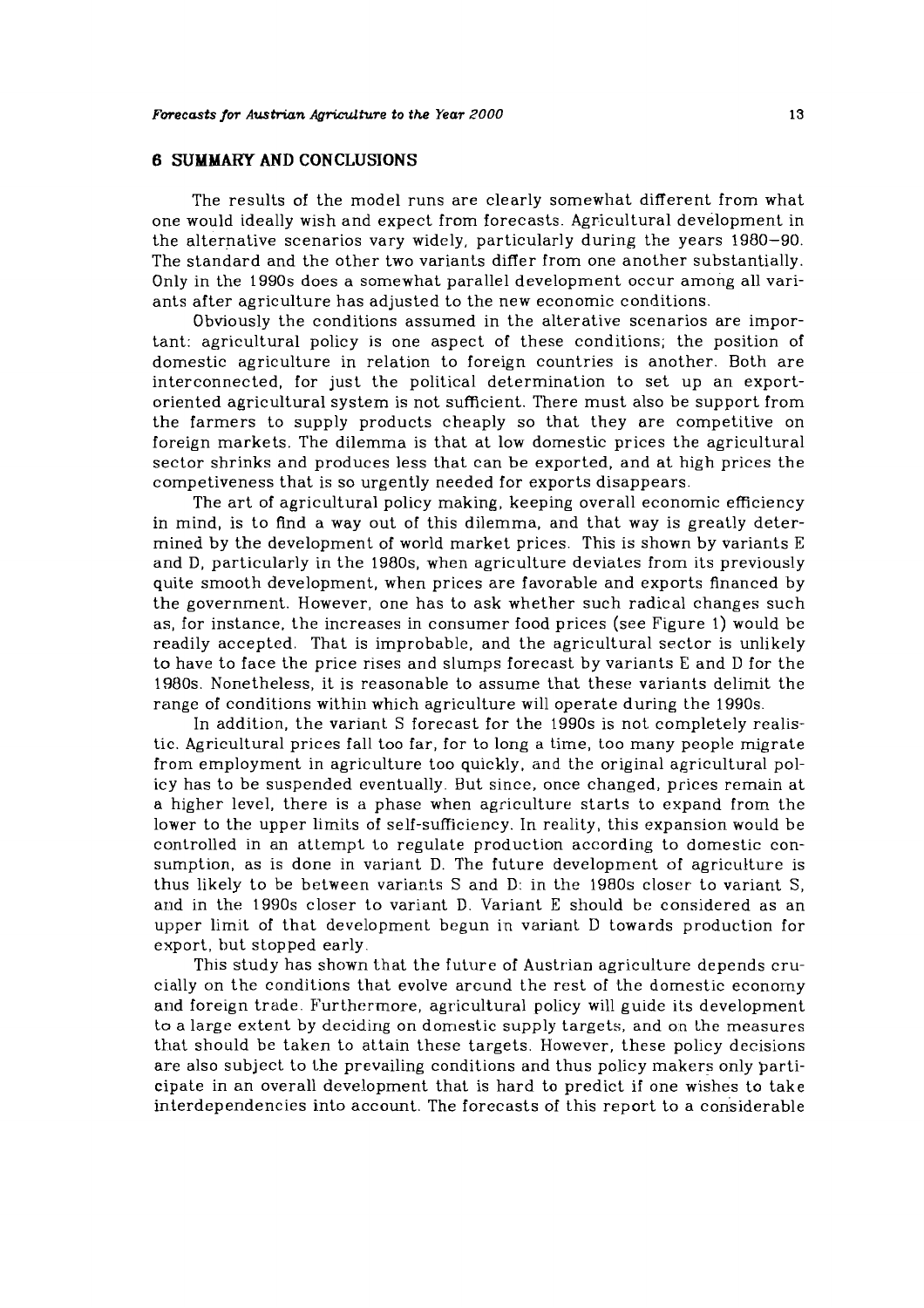degree do just that, and are thus useful in providing further insights into the funtioning of the Austrian economic system. However, better insights and more accurate forecasts and prescriptions are only possible if the task of shedding light on the complexities of the agricultural sector through mathematical abstraction is continued and intensified. This may then lead to a model that can be used to help analyze present and pressing agricultural policy problems.

### **REFERENCES**

Bundesministerium für Land- und Forstwirtschaft (annually) Bericht über die Lage der österreichischen Landwirtschaft. Wien.

- Parikh, K. S. and F. Rabar (Eds) (1981) Food for All in a Sustainable World: The IIASA Food and Agriculture Program. SR-81-2. Laxenburg, Austria: International Institute for Applied Systems Analysis.
- Puwein, W. (1975) Arbeitskrafte in der Land- und Forstwirtschaft. WIFO Monatsberichte 48: 334-47 (In German only).
- Schneider M. (1978) Entwicklungsmoglichkeiten der osterreichischen Land- und Forstwirstschaft im Rahmen der Gesamtwirtschaft. Der Forderungsdienst 26:  $145-9$  (in German only).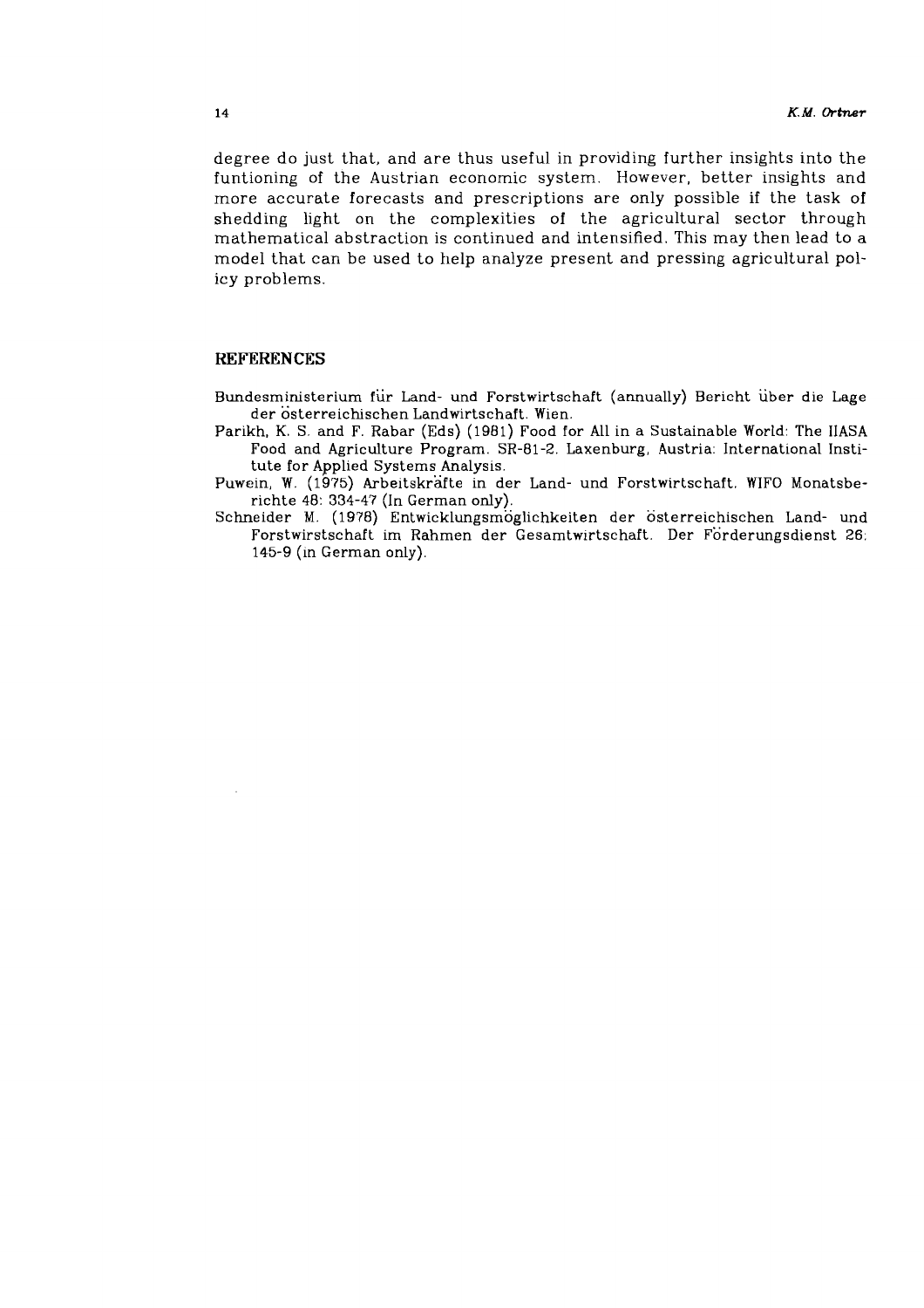### **I1 THE FOOD AND AGRICULTURE MODEL FOR AUSTRIA**

Karl Michael Ortner

#### **SUMMARY**

*The Food and Agriculture Program of IIASA is analyzing the world food situation and the problems encountered. In order to make it possible to evaluate the outcomes of particular policies, dynamically recursive econometric models for the economies of individual countries and country groups have been developed and linked together by the imposition of general equilibrium conditions. Among these efforts a first version of the Food and Agriculture Model for Austria (FAMA-1) was set up and* **is** *described in this paper. It distinguishes nine agricultural commodities and the rest of the economy, and is used to simulate economic development over a medium-term time horizon. Exogenous to the model are policy targets and decisions, in particular prices and foreign trade quotas.* 

#### **1 INTRODUCTION**

The simulation model for Austrian agriculture presented here evolved from the Food and Agriculture Program (FAP) of IIASA. The aims of the FAP are (Parikh and Rabar 1981, Rabar, 1981, Ortner, 1981).

- to evaluate the world food situation and its dimensions;
- to identify the causes of problems in it; and  $\bullet$
- to analyze and suggest policy actions towards their solution  $\bullet$

The world food problem is a problem of individual countries, and the policy actions for its solution are decided upon at the national level. World market conditions influence these actions, and the actions of individual countries in turn influence the world markets. It follows that a global model is necessary for an analysis of how the world food problem can be disposed of, and that national governments are the actors in this model and decide upon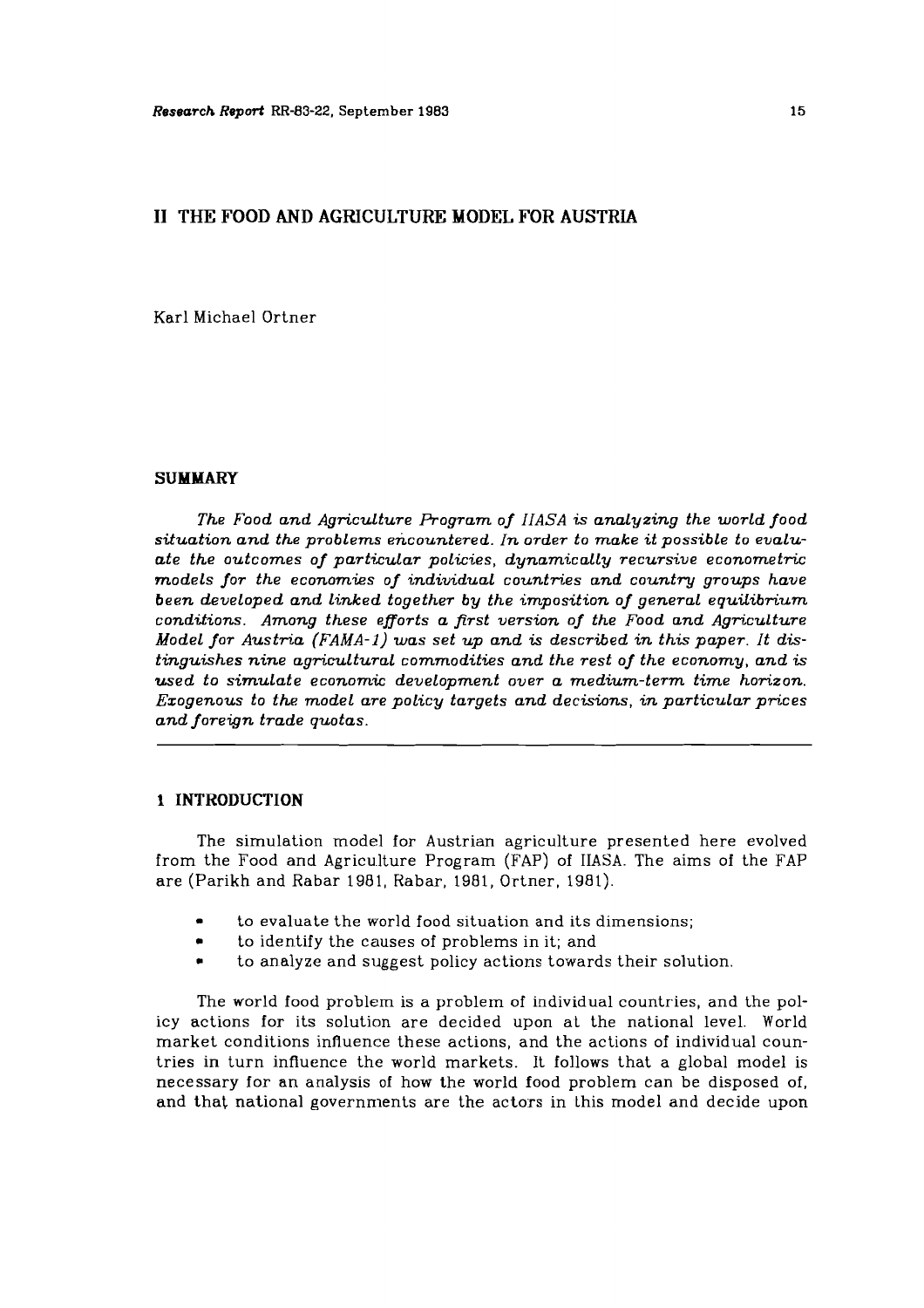measures to be taken.

The global model of the FAP consists of a linkage algorithm and national models that have certain common features: a descriptive type of model; a common commodity classification at the international exchange level; annual time increments; a dynamically recursive linkage of supply and demand; a time horizon of 15-20 years, and linear homogeneity in prices. These features have been incorporated in order to ensure that national models can be linked and so that a general equilibrium can be attained in all national and international commodity markets.

A national model is supposed in particular to serve as a tool in the process of arriving at economic policy decisions by showing

- $\bullet$ how domestic economic development depends on events that occur in foreign countries;
- what results can be expected from various proposed or implemented economic policy measures;
- to what extent political instruments are consistent with the targets towards which they are directed; and
- which policy measures are necessary or advisable in order to avoid undesirable developments and to bring about desired ones.

The work of producing national models was partly carried out by researchers at IIASA and partly delegated to national collaborating institutions. At IIASA a databank was set up with the support of the FAO, essentially covering the food balances of most countries, and this was used to set up models for the so-called basic linked system (BLS). The BLS is the first version of a global model representing roughly 80% of the world's population, agricultural production, and foreign trade by individual national models.

In order to come up with the BLS in a short time, the models for a set of countries organized as market economies were constructed using a common scheme. The data for their construction are available at IIASA and were supplemented with data from national and international statistical sources. In this way the model of the Austrian economy presented here evolved as part of the work devoted to the development of the BLS. Of those persons who contributed significantly to the Austrian model I should like to acknowledge Fischer and Frohberg (1980) who undertook many of the tasks of estimating, programming, conceptualizing, and formulating the model. The original concept of the study was outlined by De Haen (1978).

The work on the food and agriculture model for Austria (FAMA) is still in its early stages. We intend to produce a model that depicts the agricultural economy in as much detail as possible, its relations to other sectors of the economy, and its dependence on the prevalent economic structure and agricultural policy. In particular, we hope that the model will be used by the Austrian Federal Ministry of Agriculture and Forestry as a means of simulating and forecasting the effects of alternative agricultural policy measures and to help ensure that decisions towards the realization of agricultural policy targets can be taken with more confidence.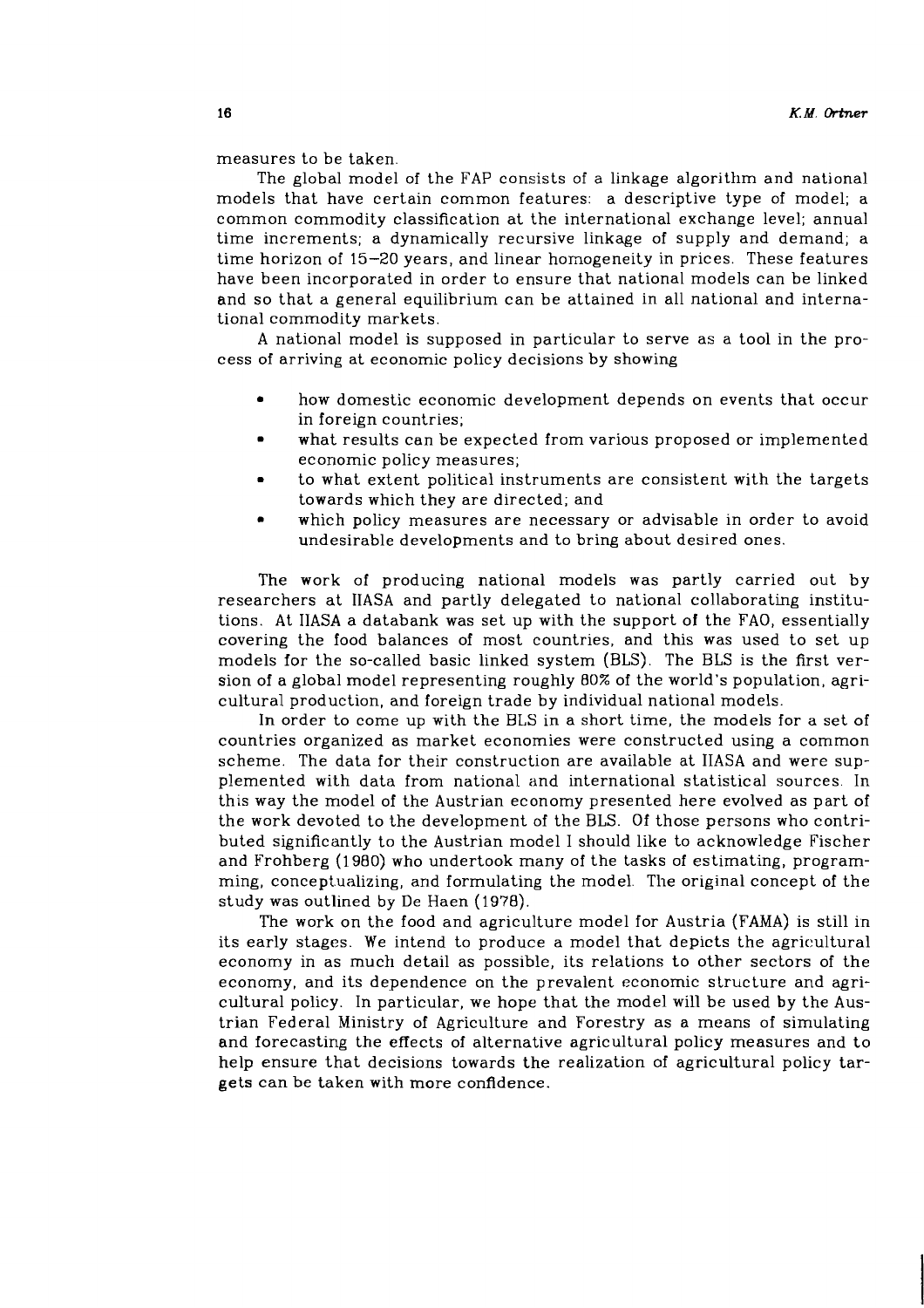#### *Food and Agnculhtre Model for Austria* **17**

Since the cost of producing models increases exponentially as they become more complex, various intermediate versions of FAMA can be developed. One of these is presented here and applied in order to generate discussion, give critical advice a chance to influence the model, and possibly to encourage the involvement of other interested parties. At the same time, we wish to demonstrate  $-$  with currently rather confined means  $-$  the types of uses we anticipate for the model. In any case the reader is asked to keep in mind that the version presenied here is that of May 1981 and does not exploit all possibilities since offered by the algorithm (FAMA-1).

#### **2 MODEL STRUCTURE**

Generally speaking, FAMA consists of a supply component, a demand component, and a policy component. The latter defines the conditions that guide production and demand over time and which are determined by policy measures and decisions. The connection between supply and demand is not simultaneous but recursive, i.e., production takes place before goods are traded. When domestic supply enters the market, quantities are Axed, and the prices determine domestic demand and foreign trade. At this point agricultural policies are crucial.



FIGURE 1 Structure of the model **FAMA.** 

Figure 1 depicts the model structure in somewhat more detail and also reveals the series of decisions taken by producers, consumers, and the government that set the agricultural system in motion. We start at the point when the economic agents in the various sectors have earned some income, which pays for their contribution of factors of production and thus provides some indication of how these factors should be allocated in the future. Further indicators are the prices that are expected to prevail for products and factors of production, which depend on the economic performance of the previous period. The input supply component specifies, according to actual wages, the quantities of individual factors that will be employed in the various economic sectors during the current period. The factor allocation model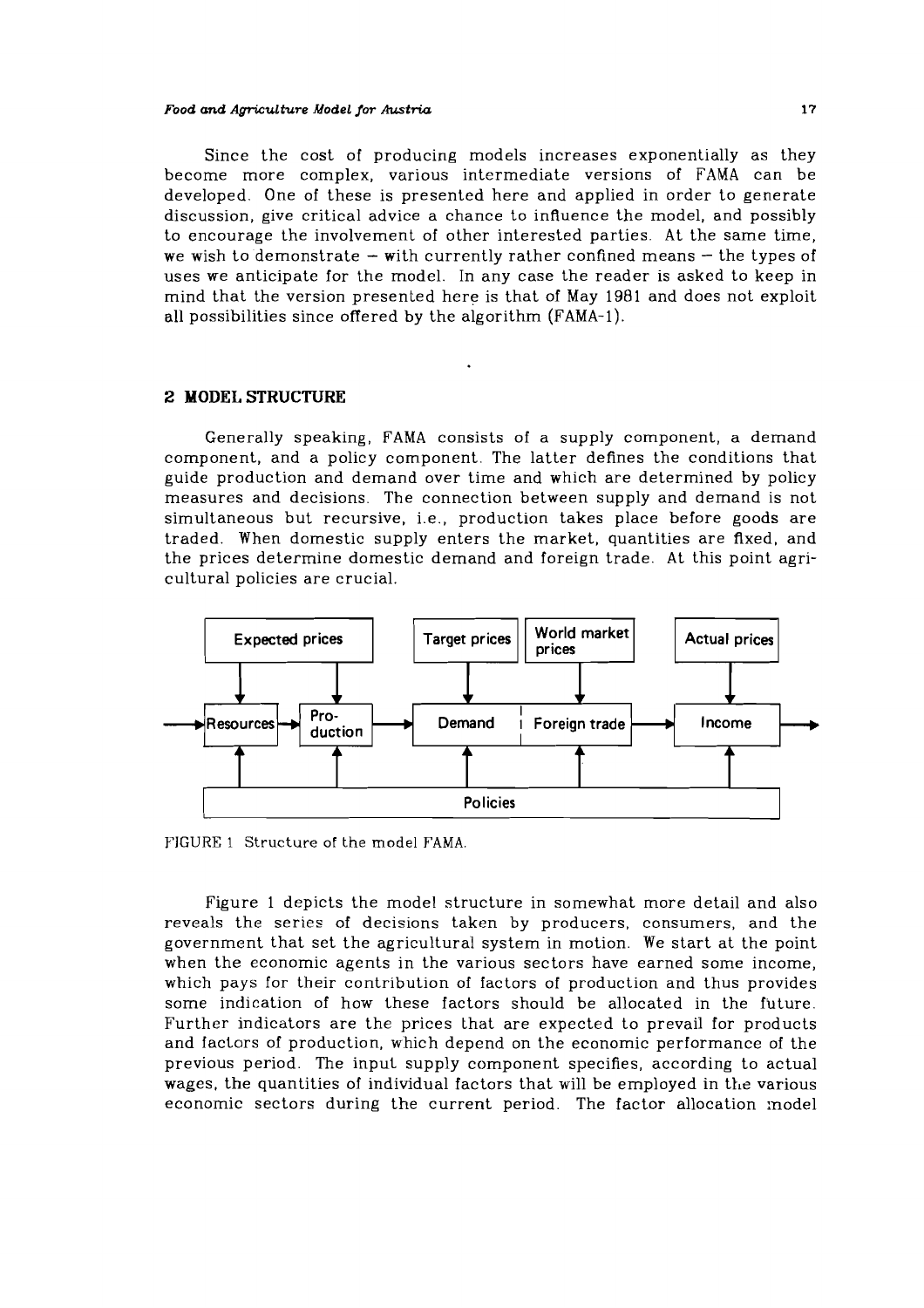specifies the uses of factors of production in the production of various goods within an economic sector. Factor allocation is governed by expected prices and technology and determines, at given production functions and possibly within politically decreed constraints, the quantities of various commodities that will be produced in a sector. The intermediate inputs required per unit of production are of course accounted for in the allocation decision. Finally, the supply component calculates in the form of domestically produced goods the endowments of actors available for exchange on the market.

In addition to the endowments of economic actors there are their demands for goods and services. These demands are primarily determined by the prices of final goods and by the incomes of consumers. The latter vary according to the economic sector in which they are employed. Demand can be met partly by domestic and partly by foreign products, but foreign trade is subject to certain conditions with which the public sector has to comply. Differing prices on domestic and foreign markets are possible only if there are trade restrictions, levies, tariffs, or export subsidies, and foreign trade has to close with a certain balance.

The results of running the exchange component of the model are domestic prices and net trade quantities (exports minus imports) of the various commodity aggregates. In addition, the financial drain on the national budget by the corresponding export subsidies (minus import revenues) is determined. Since production prices and external drains on the national budget are known, it is then possible to calculate the GDP and the incomes of economic agents.

**A** national model can be run independently of the global model; the only requirement is that world market prices are given exogenously and do not depend on specific national decisions. Austria is hardly likely to influence world market prices through its trade policy, so this precondition can reasonably be assumed to hold. Thus simulation runs for the Austrian economy can be made for any kind of scenarios concerning the world market without having to apply the global model.

The public sector is able to influence and control economic development at any level: at the level of factor supply through the management of interest rates and the willingness to save; at the factor allocation level through credit policies and supply quotas; and at the demand level through fiscal and foreign trade policies These are only some of the most important measures and indicate those areas in which alternative policy instruments primarily operate.

With these instruments the course of the economy is guided towards the overall social optimum for the population, and our interest concentrates on analyzing the effects of certain measures. These measures, or the rules according to which policy instruments are set, are thus more or less exogenous to the model and provide the background against which the model simulates economic development in a particular application.

In the following sections I present the components of the FAMA-I used to calculate the results reported in the preceding paper. Some of these components have not yet passed the entire validation stage of model building and will be replaced by better ones as time allows and know-how and data become available. 1 thus deliberately abstain from critical comments and rather just present the approach chosen for discussion.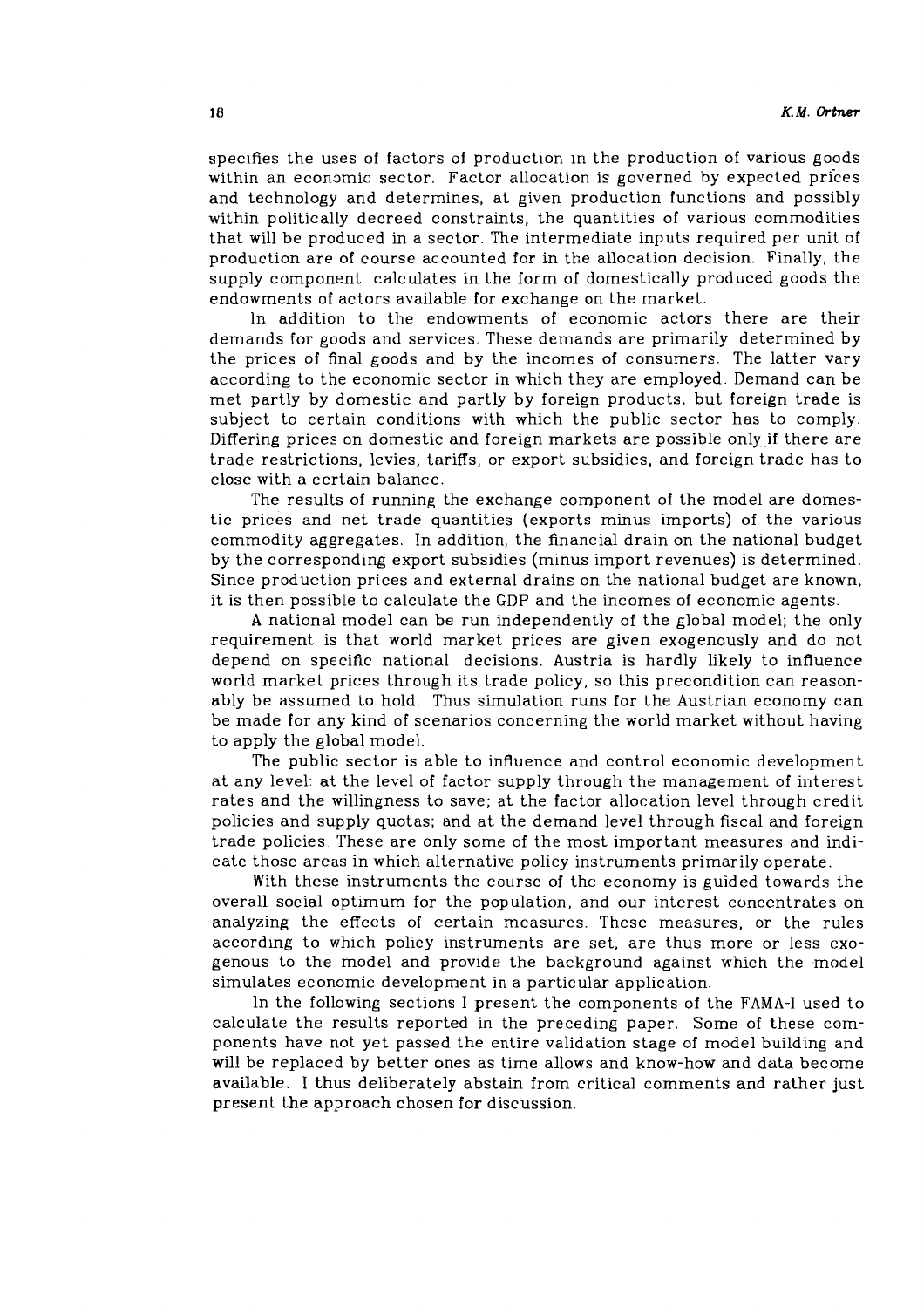### **3 COMMODITY CLASSIFICATION**

**FAMA-1** differentiates seven primary products, 20 intermediate goods, and ten final (consumer) goods, as listed in Table 1. Data on area harvested yield per hectare, production, imports, changes in stocks, exports, feed, seed, industrial consumption, and waste, were obtained from the F'AO on magnetic tape. They covered the years 1961-76 and some 500 agricultural products, classified according to the Standard International Commodity Classiflcation (SITC). These products were aggregated into some 250 goods and further to the commodity groups listed, using content coefficients or average world market prices in the years 1969-71 as weights.

Domestic producer prices were taken from **Paritatsspiegel** and exclude value-added tax. The prices of consumer goods are obtained from these prices by the addition of the value of nonagricultural services that transform the raw product to the consumer good.

| Unit                     | Aggregate                          | $Y^a$ | $Q^{\mathbf{b}}$ | $X^{\mathbf{c}}$ |
|--------------------------|------------------------------------|-------|------------------|------------------|
| 1000 t                   | Wheat                              |       |                  |                  |
|                          | Rice                               | (2)   | S                | S                |
|                          | Coarse grains                      | 3     | 3                | 3                |
| $\overline{PE^d}$        | Ruminant protein                   | 7     | 17               |                  |
| 1000t                    | Bovine and ovine meat              |       | 4                | 4                |
|                          | Milk                               |       | 5                | 5                |
| $\overline{\text{PE}}^d$ | Other meat, eggs and fish          | 8     | 6                | 6                |
|                          | Protein feed                       |       |                  | 7                |
|                          | Protein crops                      | 4     | 7                |                  |
|                          | Meat meal                          |       | 13               |                  |
|                          | Fish meal                          |       | 14               |                  |
| Million                  | Other food                         |       | 8                | 8                |
| US\$ (1970)              | Nonoil <sup>e</sup>                | 5     | 19               |                  |
| FE <sup>f</sup>          | Oils and fats                      |       | 20               |                  |
|                          | oils of $Q_7$                      |       | 18               |                  |
|                          | fats of $Q_4$                      |       | 11               |                  |
|                          | fats of $Q_6$                      |       | 12               |                  |
| Million                  |                                    |       |                  |                  |
| US\$ (1970)              | Nonfood agriculture                |       |                  | 9                |
|                          | Industrial crops (hops, tobacco)   | 6     | 9                |                  |
|                          | Wool and hides of ruminants        |       | 15               |                  |
|                          | Hides of other animals             |       | 16               |                  |
|                          | Nonagricultural goods and services | 10    | 10               | 10               |

TABLE 1 Commodity classification in the food and agriculture model FAMA.

**a** At production level.

**b** Products and byproducts.

At trade level.

 $\sigma$  Protein equivalent = 1000 t crude protein.

Sugar, potatoes, fruits, vegetables, wine, beverages.

**f** Fat equivalent  $= 1000$  t pure fat.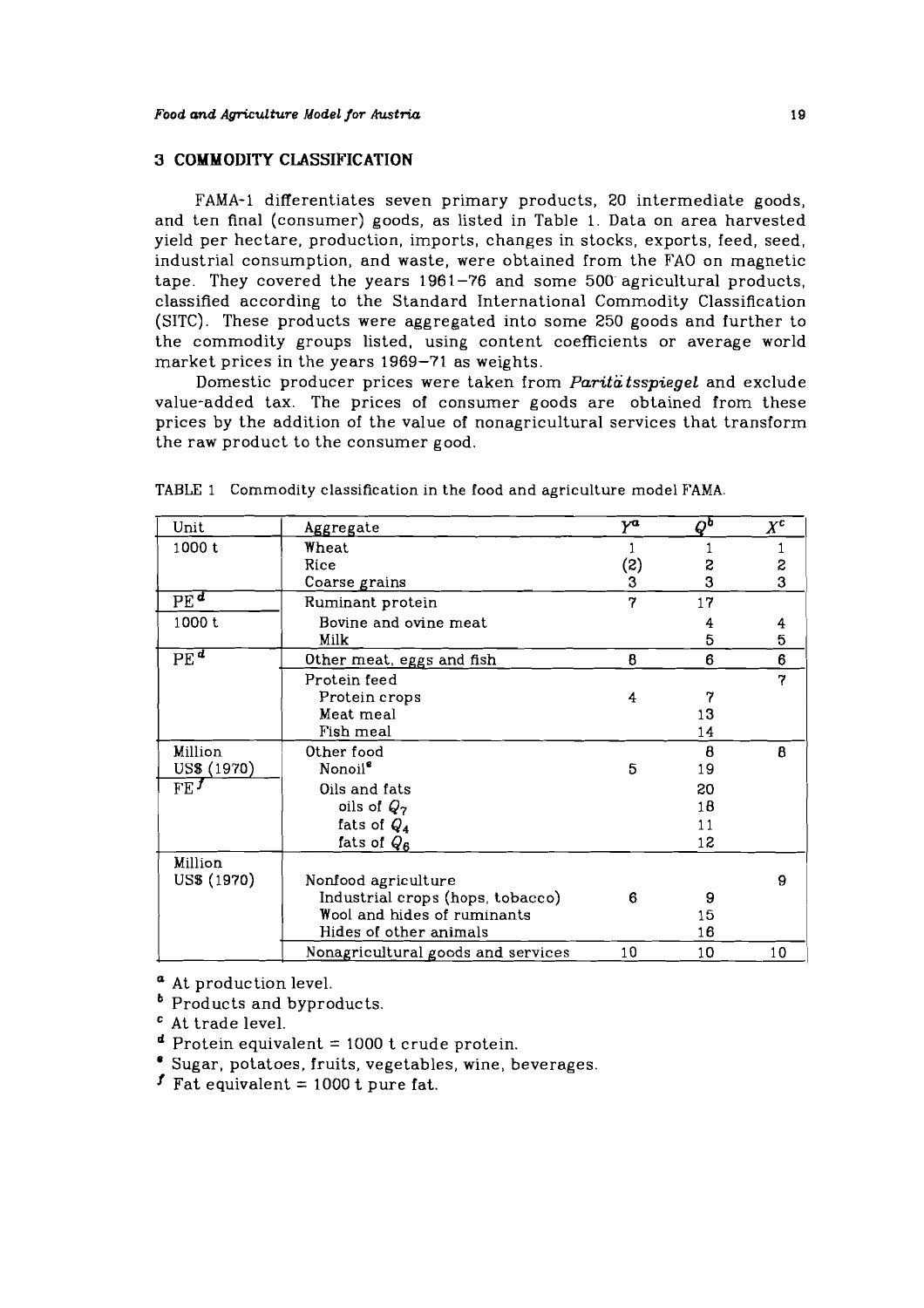#### **4 RESOURCE SUPPLY**

In the following equations, capital letters designate time series variables, and other characters represent parameters estimated econometrically or otherwise. Superscripts relate to commodity groups (see Table 1) and subscripts are used to differentiate goods or economic sectors. Variables without subscripts depict in this case the sum over subscripted variables; however, in definitions they represent any one of them. **A** post- and subscript -1 indicates a variable relating to the previous year.

In the first round of decisions taken by producers three variable factors of production can be identifed: human labor, capital stock, and fertilizer utilized. The size of the labor force is given by

$$
L = b \; POP
$$

$$
\mathbf{b} = \mathbf{b}(T),
$$

where

 $L =$  number of persons employed and self-employed  $POP = population (exogenous)$ **b** = participation rate of the population in employment  $T =$  time trend. time trend.

The labor force is divided into two sectors, agriculture **(A)** and nonagriculture  $(N,$  the rest of the economy), depending on the capacity of agriculture to release or absorb labor:

$$
L_A = 1.177(V_A / V_N)^{0.177} (L_A)_{-1}
$$
  
\n
$$
L_N = L - L_A
$$
  
\n
$$
V = G / L
$$

where

 $L_A$  = labor force in agriculture

 $L_N$  = labor force in nonagriculture<br> $V$  = value of gross production per

value of gross production per person employed

 $G =$  gross domestic product.

Capital stock in the two sectors is calculated from initial capital, gross investment (which is split between the sectors), and depreciation rates:

$$
\overline{I} = 0.312(\overline{G} + \overline{B})_{-1} + 0.207(\overline{G}_{-1} - \overline{G}_{-2}) - 13.222
$$
  

$$
\overline{I} = I/D,
$$

where

 $I =$  gross investment

 $D = GDP$  deflator (Divisia index)<br>- = sign for real values (base year 1970)

 $B =$  balance of trade.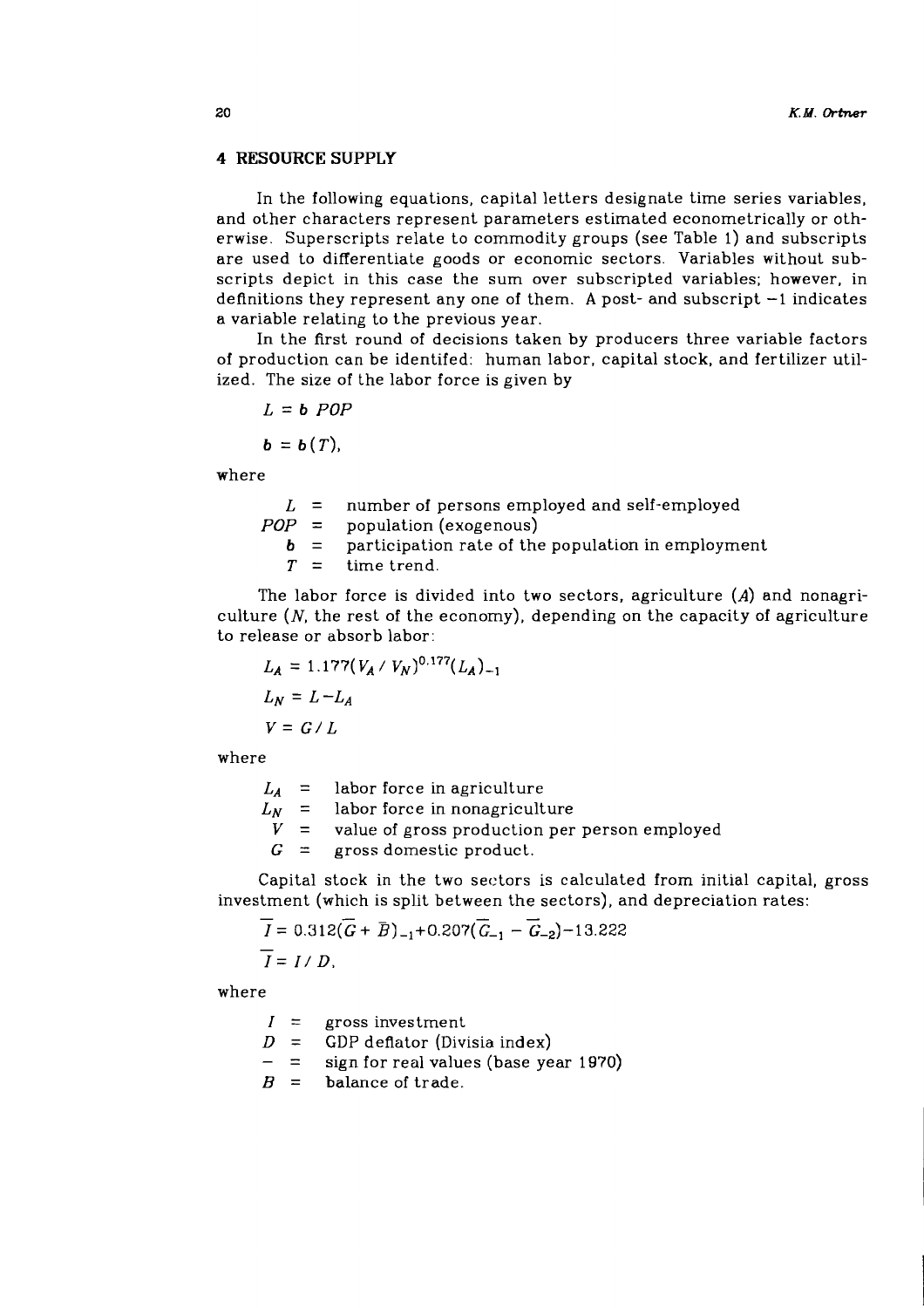$$
\overline{I}_A = 0.579(D_A \mid D_N)_{-1}^{0.595} (\overline{V}_A \mid \overline{V}_N)^{0.586} \overline{I}
$$
\n
$$
\overline{I}_N = \overline{I} - \overline{I}_A
$$
\n
$$
\overline{K}_A = (\overline{K}_A)_{-1} (1 - k_A) + \overline{I}_A
$$
\n
$$
\overline{K}_N = (\overline{K}_N)_{-1} (1 - k_N) + \overline{I}_N
$$

where

 $K =$ capital stock  $k =$  depreciation rate of capital.

The application of fertilizer depends on its real price and on the previous year's production of crops:

$$
M = c_1(\overline{G}_C/\overline{P}_M)^{0.725}
$$
  
\n
$$
\overline{P}_M = c_2\overline{P}_N
$$
  
\n
$$
c = c(T)
$$

where

| - |       |                                                           |
|---|-------|-----------------------------------------------------------|
|   |       | $M =$ (nitrogen) mineral fertilizer comsumption           |
|   |       | $G_C$ = real value of crop production                     |
|   |       | $P_M$ = real price of fertilizer                          |
|   |       | $P_N$ = real price of the nonagricultural (the nth) goods |
|   | $c =$ | proportionality coefficients.                             |

### *5* PRODUCTION

#### 5.1 Production **of** Agricultural **Goods**

The decision rule of agricultural producers is assumed to be the principle of profit maximization. The factors of production in agriculture will be allocated to the various commodities such that the value of goods will be as high as possible. The measure for this value is the expected net revenue of goods to be produced. In addition, the production decision is governed by technical factors (the technology), which can be represented by linear or neoclassical production functions. The advantage of the latter is that they allow for continuous substitution between factors of production and thus need far fewer parameters to represent technology. The amount of data would even suffice for statistical estimation of these parameters.

Unfortunately, for the allocation of factors of production to individual agricultural sectors no historical data exist, so if we still wish to produce an econometric model, both the allocation and the parameters of the production functions have to be determined simultaneously. This creates considerable methodological problems, but they can be solved through the development of an appropriate iterative estimation procedure. Agricultural technology is represented by a system of particular Cobb-Douglas production functions, which incorporate the property that returns to scale diminish if the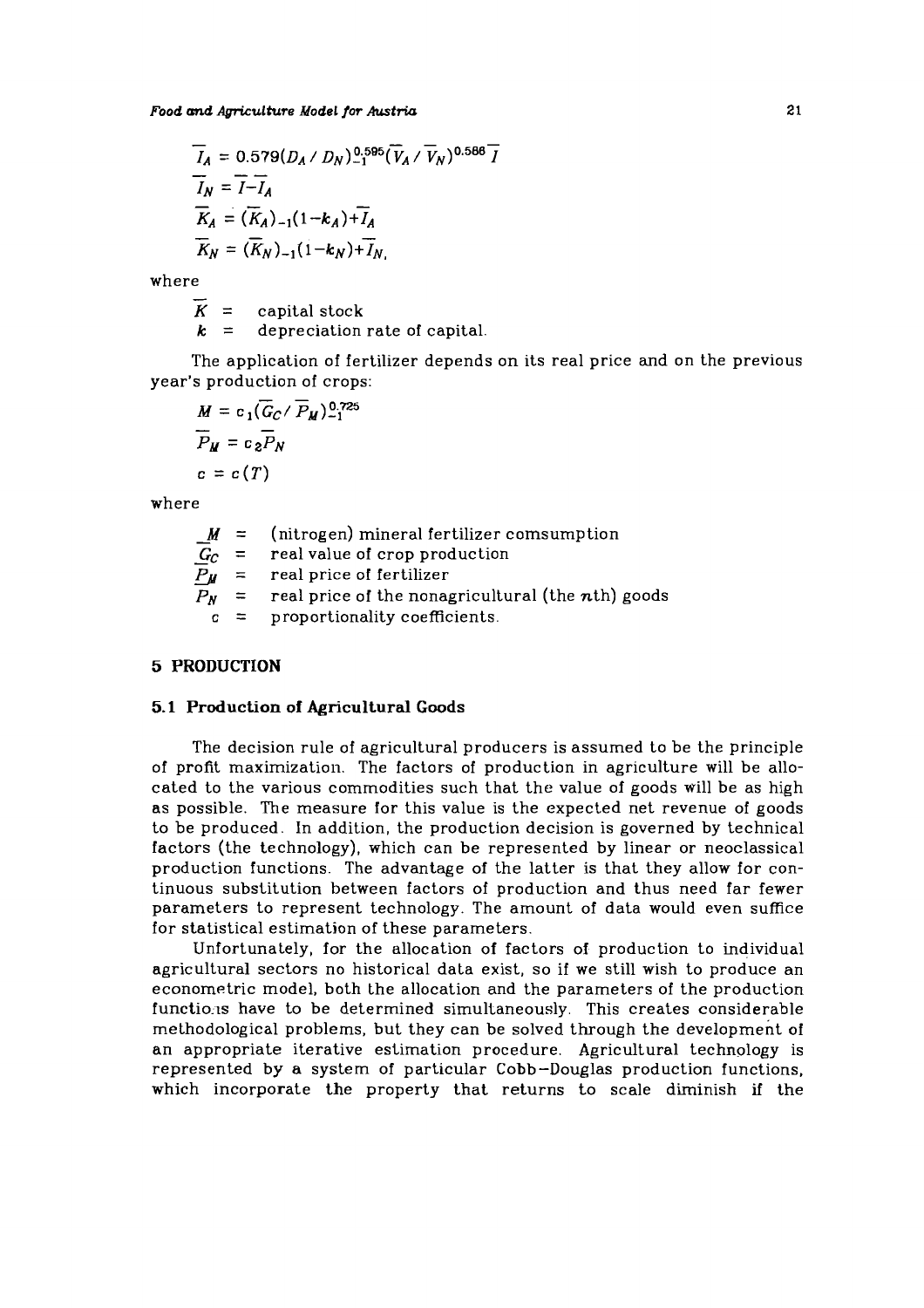distribution of factors of production to the various goods changes. The production function for the agricultural sector as a whole is linearly homogeneous. The available factors are diverted for the production of goods according to an objective function with expected net returns. A naive price expectation scheme is assumed.

Agricultural producers maximize with a given technology the following objective function:

$$
z = \sum_{i=1}^{3} P_{i}^{y} Y_{i} + (P_{4}^{y} + b_{18,7} P_{18}^{q}) Y_{4} + P_{5}^{y} Y_{5} + P_{6}^{y} Y_{6}
$$
  
+ 
$$
\left[ P_{7}^{y} + \sum_{j \in J} b_{j,7} P_{j}^{g} - \sum_{k \in K} a_{k,7} P_{k}^{g} \right] Y_{7} + \left[ P_{8}^{y} + \sum_{m \in M} b_{m,8} P_{m}^{g} - \sum_{k \in K} a_{k,8} P_{k}^{g} \right] Y_{8}
$$

where

$$
J = (11, 13, 15)
$$
  
\n
$$
M = (12, 14, 16)
$$
  
\n
$$
K = (1, 2, 3, 5, 7, 8, 13, 14)
$$
  
\n
$$
a = a(P_{\lambda}, T)
$$
  
\n
$$
P^q = \text{expected prices (for e)}
$$

- xplanation of superscripts see Table 1)  $a_{i,j}$  = feed requirements of commodity  $Q_i$  per unit of production of commodity  $Y_j$  (see Section 2)
	- quantity of commodity **Qi** produced per unit of production of commodity  $Y_i$  (byproduct *i* of *j*)
- $J.M =$ set of indices of Q designating byproducts of bovine and ovine meat, and other animals, respectively
	- $K =$ set of indices of Q designating commodities that are partly used as feeds.

The expected prices of the disaggregated products and byproducts depend on the prices of traded goods in the previous year through the use of fixed-value shares of particular goods, namely protein feeds, "oils and fats", and "other food". The prices of "oils and fats" and "rest of other food" stay in constant proportion. A time dependence of these shares, proportionality coefficients, feed requirements, and byproduct coefficients was only allowed for in the reference period 1961-76. The prices of feeds  $(P_K)$  are slightly lower than their market prices in order to account for quality deficiencies and the lack of marketing costs.

Maximization of the objective function is subject to the technical and organizational level attained in the agricultural sector, which is represented in the model by a system of nonlinear equations. The system is linearly hornogeneous for the agricultural sector as a whole and has diminishing returns to scale for individual commodities as their share in the factors of production increases. Substitution between factors is possible and is characterized by an elasticity of substitution of unity. Technical progress is represented in the following production functions through time-dependent production elasticities  $(\varepsilon, \mu)$  (embodied technical progress):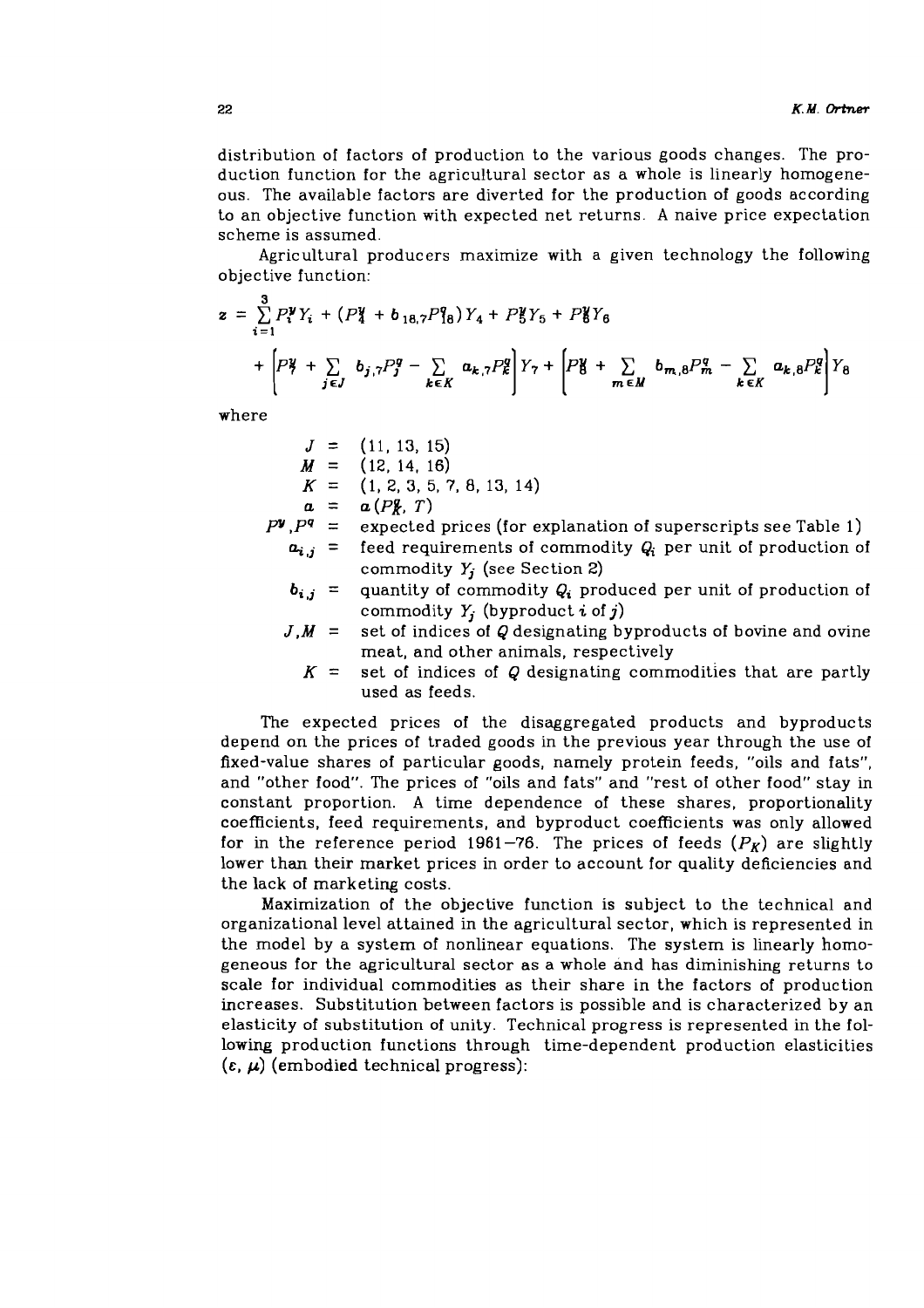*Food and Agriculture Model for Austria* 

$$
Y_i = c_{i1}(K_A)^{\epsilon_i}(L_A)^{\mu_i}(M)^{1-\epsilon_i-\mu_i}\left(\frac{K_i}{K_A}\right)^{\beta_i}\left(\frac{L_i}{L_A}\right)^{\gamma_i}\left(\frac{M_i}{M}\right)^{\delta_i} + u_i
$$
  
\n
$$
\sum_i K_i = K_A \quad \sum_i L_i = L_A \quad \sum_i M_i = M
$$
  
\n
$$
\epsilon_i = (1 + e^{\epsilon_i g}) c_{i3} c_{i4}
$$
  
\n
$$
\mu_i 0 = c_{i4} - (1 + e^{\epsilon_i g})
$$

where

| $K_i =$ | $L_i =$ | $c_i$ = constant<br>capital used in the production of commodity $i$<br>labor used in the production of commodity $i$ |
|---------|---------|----------------------------------------------------------------------------------------------------------------------|
|         | $M_i =$ | fertilizer used in the production of commodity i                                                                     |
|         | $u_i =$ | stochastic disturbance.                                                                                              |

In the production functions for meat  $(Y_7$  and  $Y_8$ ) the variables concerning fertilizer are disregarded. Fertilizer used for meadows and pastures is determined before simultaneous allocation of the remaining fertilizer on the basis of expected production of bovine and ovine protein. Since the distribution of factors to the various production activities has not been observed, the estimation of production function parameters starts at the most probable allocation of factors, judging from normative experience. That allocation in all years of the reference period satisfies the condition

$$
\sum_i R_i \le R \quad \text{for} \quad R = \Big\{ K_A, \ L_A, \ M \Big\}.
$$

The objective of the estimation of parameters representing technology is the minimization of

$$
\varphi = \sum_{T} \sum_{i} \left\{ (\hat{Y}_i - Y_i) / Y_i \right\}^2 + \sum_{R} w_r \sum_{T} \sum_{i} \left\{ (\hat{R}_i - R_i) / R_i \right\}^2
$$
  
(*T* = 1962, ··· .1976)

where  $w_r$  (= 0.1) is a weighting factor for resource *R* (capital, labor, fertilizer). The estimation is made through an iterative procedure, beginning with assumed initial estimates for the parameters and by trying to minimize  $\varphi$  (by changing the parameters) assuming that the disturbance term is independently normally distributed. A program for nonlinear least-squares estimation developed by Giinther Fischer (IIASA) was used. This allows for simultaneous estimation of the parameters of any system of equations at inequality constraints for the domain of parameters. The estimates of parameters of the production functions were subject to the following inequality constraints:

$$
0.5 \leq \beta_i + \gamma_i + \delta_i \leq 0.95.
$$

Additional constraints, i.e., that some parameters have to be greater than zero or less than or equal to one, follow from the Cobb-Douglas specification. Since the estimation leads to either a local or **a** global minimum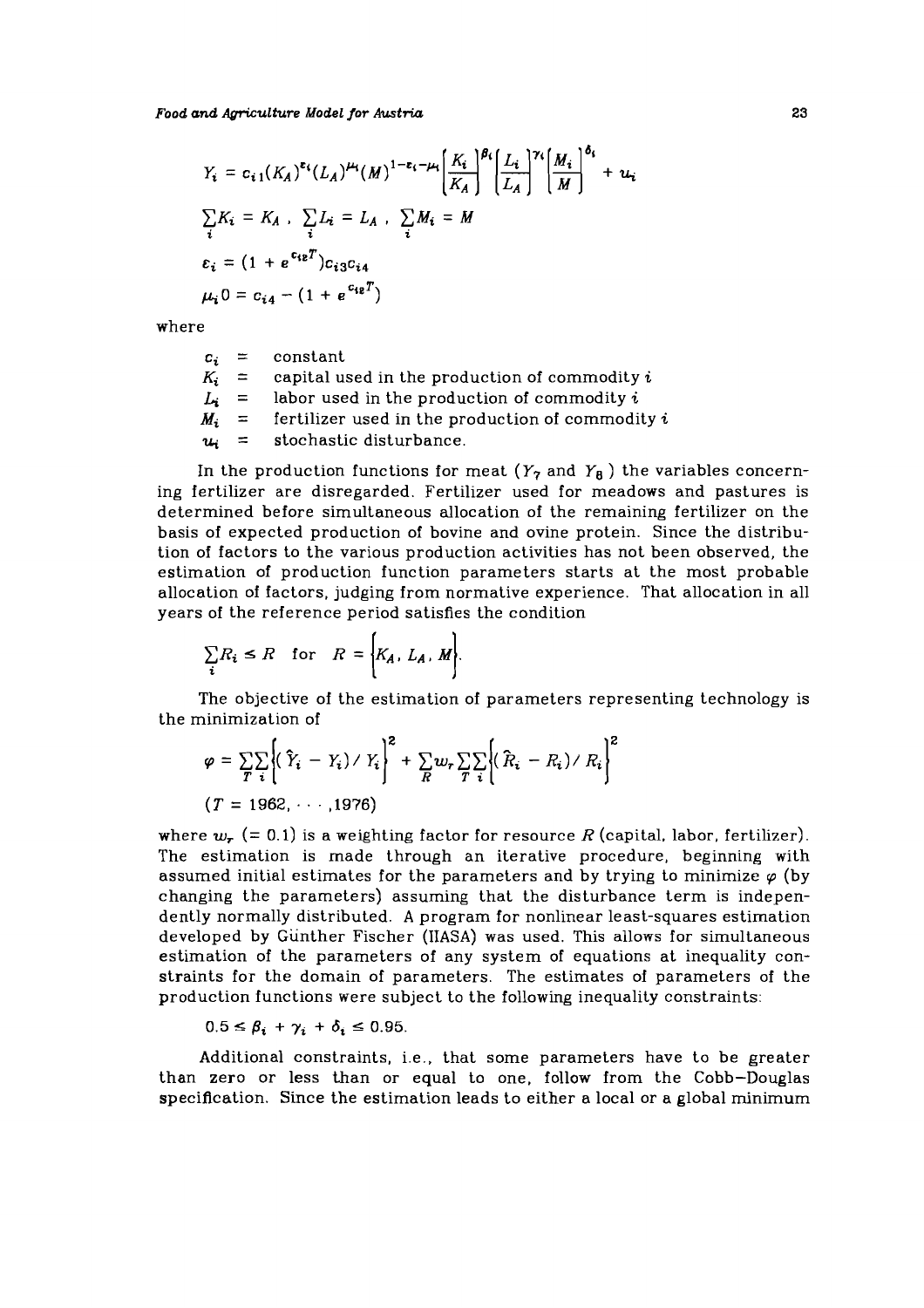of **9,** the constraints for the parameter estimates are important. In order to downgrade their importance, an additional parameter was added to the system of equations, namely a constant  $\rho$  by which the parameters  $\beta$ ,  $\gamma$ , and  $\delta$  of the production functions are multiplied. Furthermore,  $\rho$  serves as an exponent of the expected net revenues in the objective function and, since it was estimated at *0.784,* decreases the price elasticity of production. The scale elasticity of the sector (the sum of the exponents of  $K_A$ ,  $L_A$  and  $M$ ) remains unchanged at unity.

### **5.2 Feed Requirements**

Feed requirements of the two livestock categories are covered by feed commodities Q from the index set *K.* Considering that some substitution between feeds is possible, the following allocation rule was assumed: Farmers minimize feed costs  $Z_l$  subject to the conditon that  $Y_l$  units of livestock commodity  $l(l = 7,8)$  can be produced:

$$
Z_{l} = \sum_{k \in K} P_{k}^{g} F_{k} l
$$
  
\n
$$
Y_{l} = f_{l} \prod_{k \in K} (F_{kl})^{f_{kl}}
$$
  
\n
$$
\sum_{k \in K} f_{kl} = 1
$$
  
\n
$$
f_{l} = f_{l}(T) \qquad a_{k,l} = F_{kl} / Y_{l}
$$

where

 $P_k^g$  = expected price of feed k  $F_{kl}$  = use of feed **k** by livestock **l**  $f_{kl}$  = production elasticity of feed **k** for livestock **l**.

The feed requirement coefficients  $a_{kl}$  are the solutions to this minimization problem and are needed and used in the objective function of agricultural producers (see Section *5.1).* 

#### **5.3 Nonagricultural Production**

Technology is represented by a linearly homogeneous Cobb-Douglas production function with changing factor shares. Nonagricultural production is thus:

$$
Y_{10} = 60.7 (K_N)^{\epsilon_N} (L_N)^{1-\epsilon_N}
$$
  

$$
\epsilon_N = 0.378 / (1 + e^{-0.147T}).
$$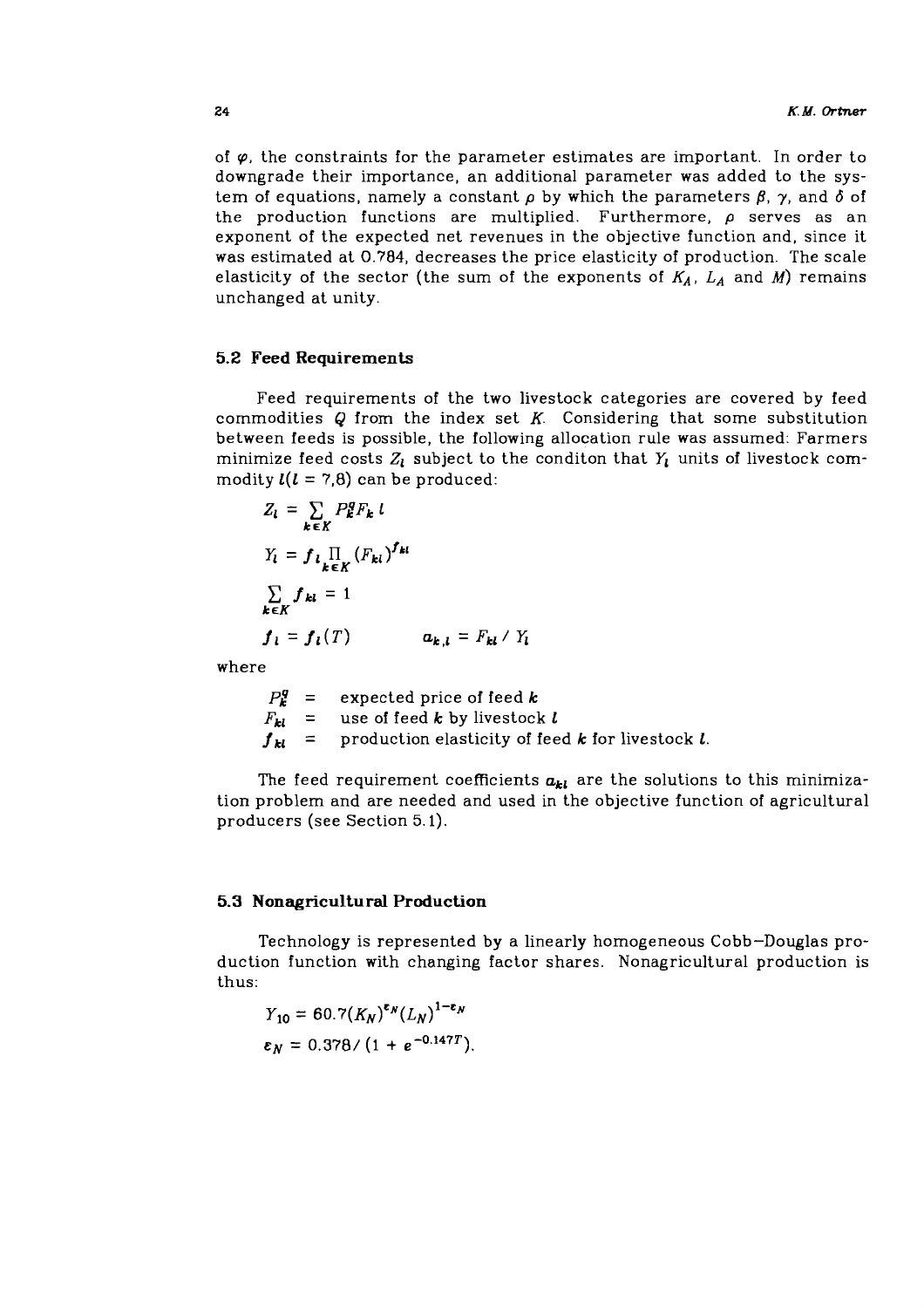### **6 COMMODITY SUPPLY**

Not all primary products are available for trade because parts of them may be consumed as feeds, inputs to nonagricultural production, and used as intermediate inputs in the production of agricultural commodities. Seed and waste are accounted for by defining production as the amount in excess of these uses.

Feed consumption relates to the vector of goods Q, which is calculated from production goods via fixed or time-dependent byproduct coefficients **(b).**  From livestock production and feed requirement coefficients per animal **(a),**  one obtains feed consumption, which is later also reported at the final (trade) commodity aggregation level.

At the final commodity level we can directly determine the industrial use ("other utilization") of agricultural commodities. This is done with coefficients, g, that define the real value of industrial consumption relative to the real value of nonagricultural production:<br>  $g_i = \frac{\overline{P_i^r} O_i}{\overline{P$ coefficients, *g,* that define the real value of industrial consumption relative to the real value of nonagricultural production:

$$
g_i = \frac{P_i^T O_i}{\overline{P}_N Y_N} \qquad \text{for } i = (1, \cdots, 9),
$$

where

 $0$ **i** = other utilization of commodity **i** 

 $P_i r$  = producer price (raw product) of commodity i in 1970 (at trade level).

For nonagricultural goods consumed in the agricultural sector (excluding fertilizers) there is a similar ratio with respect to the real value of agricultural production net of feed costs:<br>production net of feed costs:<br> $\overline{B}$ ....

$$
g_N = \frac{\overline{P}_N O_N}{\sum\limits_{i=1}^{\mathbf{p}} \overline{P}_i^T Y_i^2} - \frac{\overline{P}_M M}{\overline{P}_N}
$$

where

 $O_N$  = consumption of nonagricultural inputs by agriculture (excluding fertilizers)<br>  $P_n$  = nuise of commodity in 1979 *P<sub>i</sub>r* = fertilizers)<br>  $P_i r =$  price of commodity *i* in 1970<br>  $Y_i^x =$  net production of commodity

net production of commodity *i* (excluding feed, seed, and waste).

Endowments of the agricultural sector are at the outset produced commodities (excluding seed and waste). They will be used as feeds, industrial inputs, and goods for human consumption, and the quantity of the latter depends on prices realized and foreign trade. When prices have been.realized at the supply and demand intersection, the agricultural GDP can be calculated from the value of agricultural production less the value of feed and intermediate consumption, which the cost of fertilizer is calculated separately.

The nonagricultural sector is endowed with goods produced by it, includ**ing** some agricultural goods (other utilization). Its contribution to the GDP consists of the value of production minus the value of raw products taken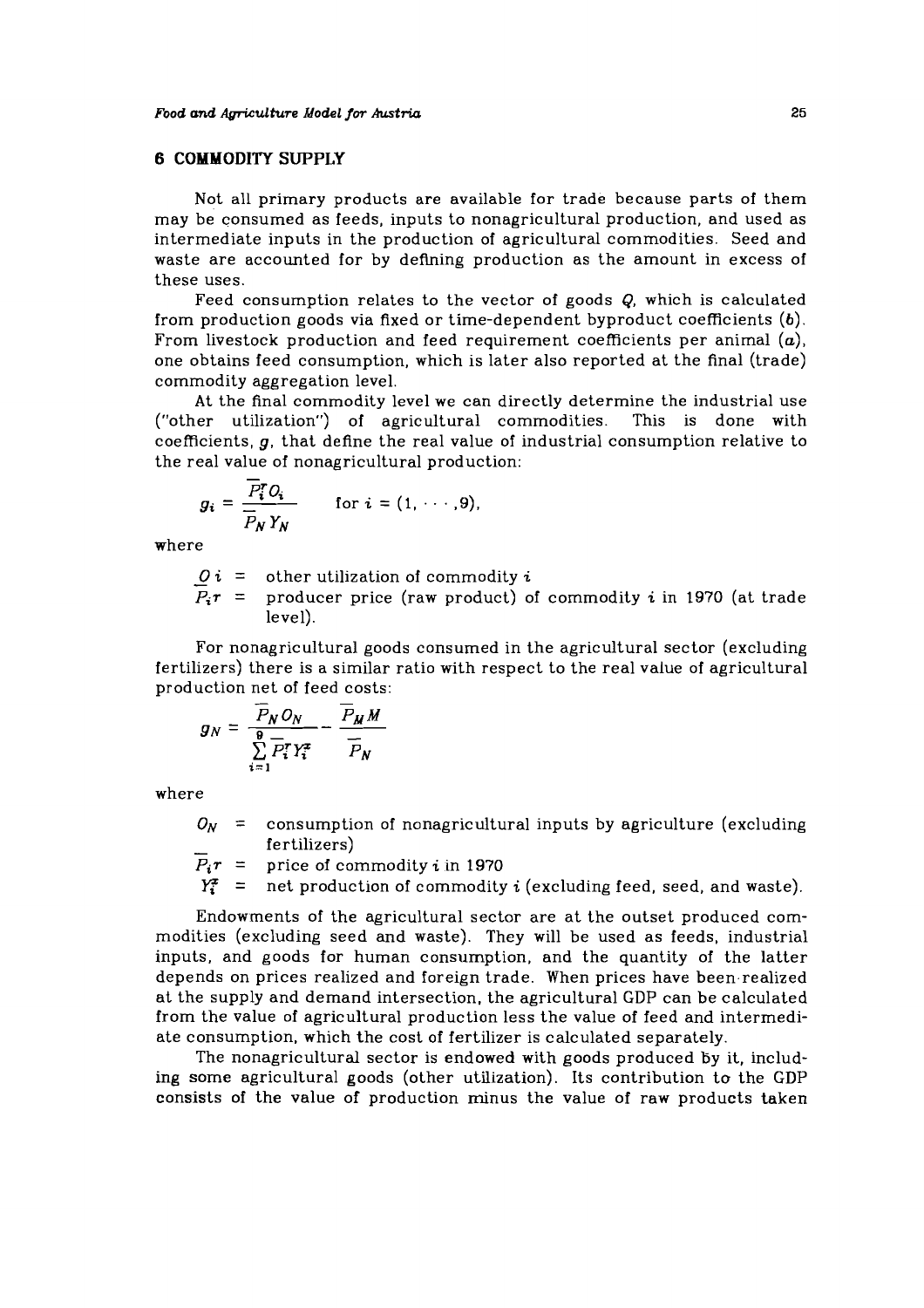from agriculture.

The total supply of goods in the economy is defined as the total production, including goods used during production (industrial consumption of agricultural products and inputs to agriculture), feed consumption, and excluding seed and waste. Feed consumption and intermediately consumed products are added to supply and human consumer demand, so that supply can never be negative. That is required by the algorithm to calculate domestic and international equilibrium prices, and also ensures that the quantities used for feeding livestock are considered marketable and thus influence market prices.

#### **7** TRADE

#### **7.1** The Demand System

The demand for consumer goods is determined in two steps. The first step distributes consumer expenditure between food and other commodilies. **A** linear expenditure system with habit formation is used for this purpose:

$$
A_{l} = P_{l} C_{l} + d_{l} \sum_{j=A}^{N} (A_{j} - P_{j} C_{j}) \text{ for } l = \{A, N\}
$$
  

$$
P_{l} C_{l} = d_{0l} + d_{1l} (A_{l})_{-1}
$$
  

$$
A_{A} + A_{N} = \sum_{i} P_{i}^{x} X_{i}
$$

where

| A |  | consumer expenditure |
|---|--|----------------------|
|---|--|----------------------|

 $C =$  price-independent consumption

 $P_1$  = price index for food and nonfood expenditure

 $\begin{array}{rcl} d & = & \textrm{constant} \\ P^z & = & \textrm{cosume} \end{array}$ 

consumer price (at retail level)

 $X =$  human consumption (demand).

The price elasticity of food expenditure is estimated to be  $-0.125$  (in 1962) and -0.204 (in 1976), and income elasticity increases from an estimated 0.283 to 0.479. The elasticities of expenditure on nonagricultural goods are close to (absolute) unity.

When consumer expenditures on agricultural and other goods are known, the former can be distributed among food commodities. For that purpose, we now determine the preliminary demand for each good as a function of its price and food expenditure, or solely as a function of real food expenditure. Logarithmic, semilogarithmic, and log-inverse functions were estimated, and the one with best fit and most plausible elasticity estimates was chosen.

Actual demand deviates from the estimate because a desired calorie consumption, which depends on real consumer expenditure, is calculated and considered. Actual demand is determined through minimization of weighted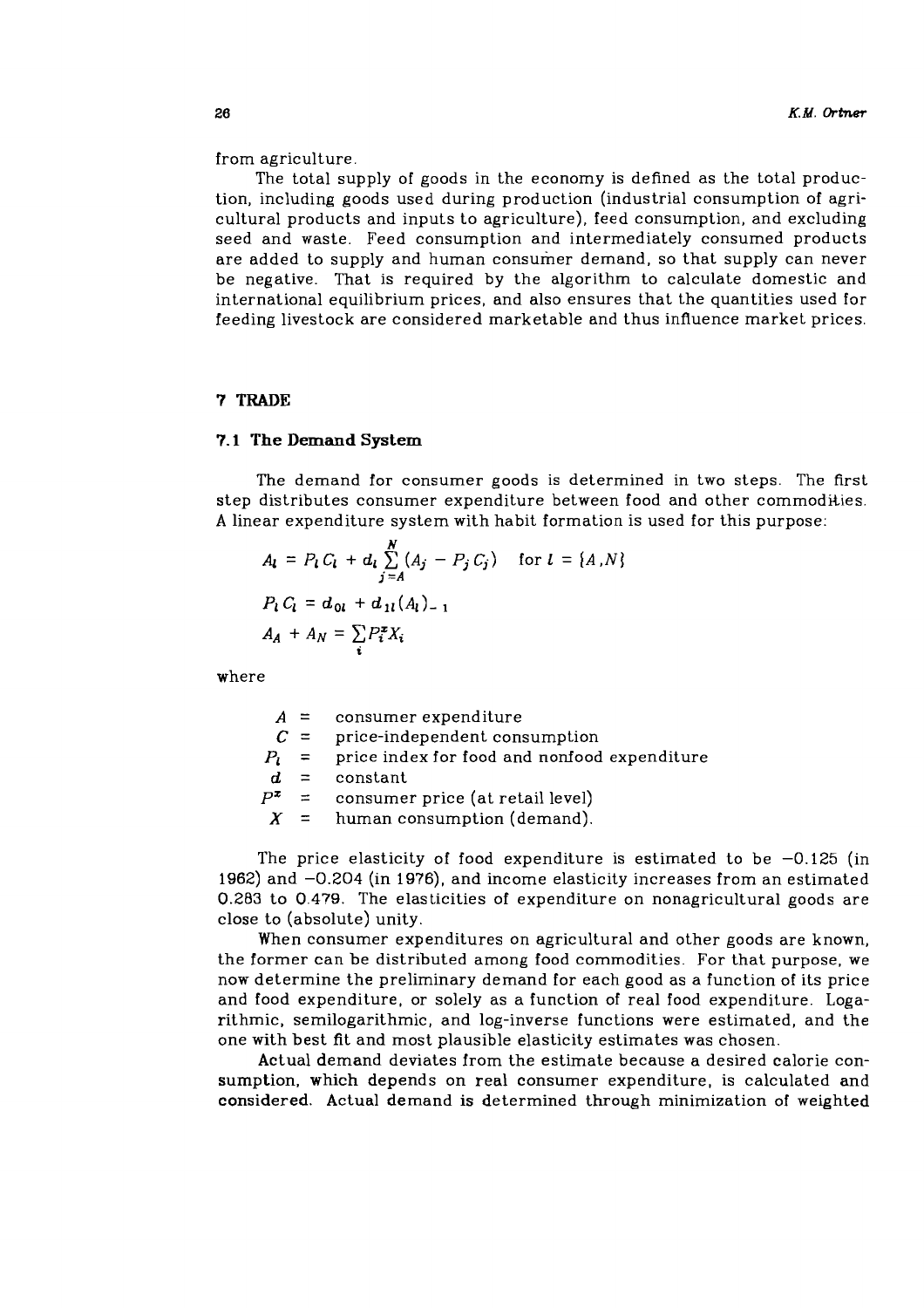sums-of-squares of deviations between estimated and actual demand for goods and calories, subject to budget constraints. The idea of this demand system was introduced by G. Fischer (IIASA) and was estimated by him using a nonlinear least-squares estimator and 1961-76 data.

### **7.2 Foreign Trade**

The demand system proposed above determines consumer demand at given expenditure levels from the prices of goods. Yet in the context of the whole model, consumer expenditure is not at all exogenous but is connected with consumer incomes through the relation:

$$
\sum_i P_i^x X_i = \sum_i P_i^x Y_i^x + E + B,
$$

where  $E = \text{tariff }$  receipts. This relation says that the expenditure on consumer goods must be covered by revenues from domestically produced and supplied goods, the balance of trade deficit, and tariff receipts. The latter accrue as the difference between revenues from levies (or tariffs) and outlays for export subsidies, both of which help to protect domestic prices against world market price levels:

$$
E = \sum_i (P_i^z - P_i^w)(Y_i^z - X_i),
$$

where  $P^{\omega}$  is the world market price (in national currency).

The balance of trade deficit depends on demand and world market prices by definition, given that domestic supply has already been determined (and fixed):

$$
B = \sum_i P_i^{\mathbf{w}} (X_i - Y_i^{\mathbf{z}}).
$$

The equilibrium exchange condition between revenue and expenditure set out above can thus also take the form:

$$
\sum_{i} P_{i}^{w} X_{i} = \sum_{i} P_{i}^{w} Y_{i}^{x} + B
$$

$$
\sum_{i} P_{i}^{x} X_{i} = \Phi \sum_{i} P_{i}^{x} Y_{i}^{x} + B.
$$

The difference between the values of demanded and supplied goods, at world market prices, is given by the balance of trade (surplus or deficit). At domestic prices, the two values differ by the factor **a,** which reveals that the government earns revenues or spends money as it approaches the trade equilibrium at  $B$ . In the current version of the model it is assumed that the government modifies taxation in such a way that a certain exogenously given trade balance will be realized. Such (positive or negative) taxes include only those that serve to balance the exchange condition.

The government aims not only at a certain trade balance, but also at a certain degree of self-sufficiency in food products, which it only partly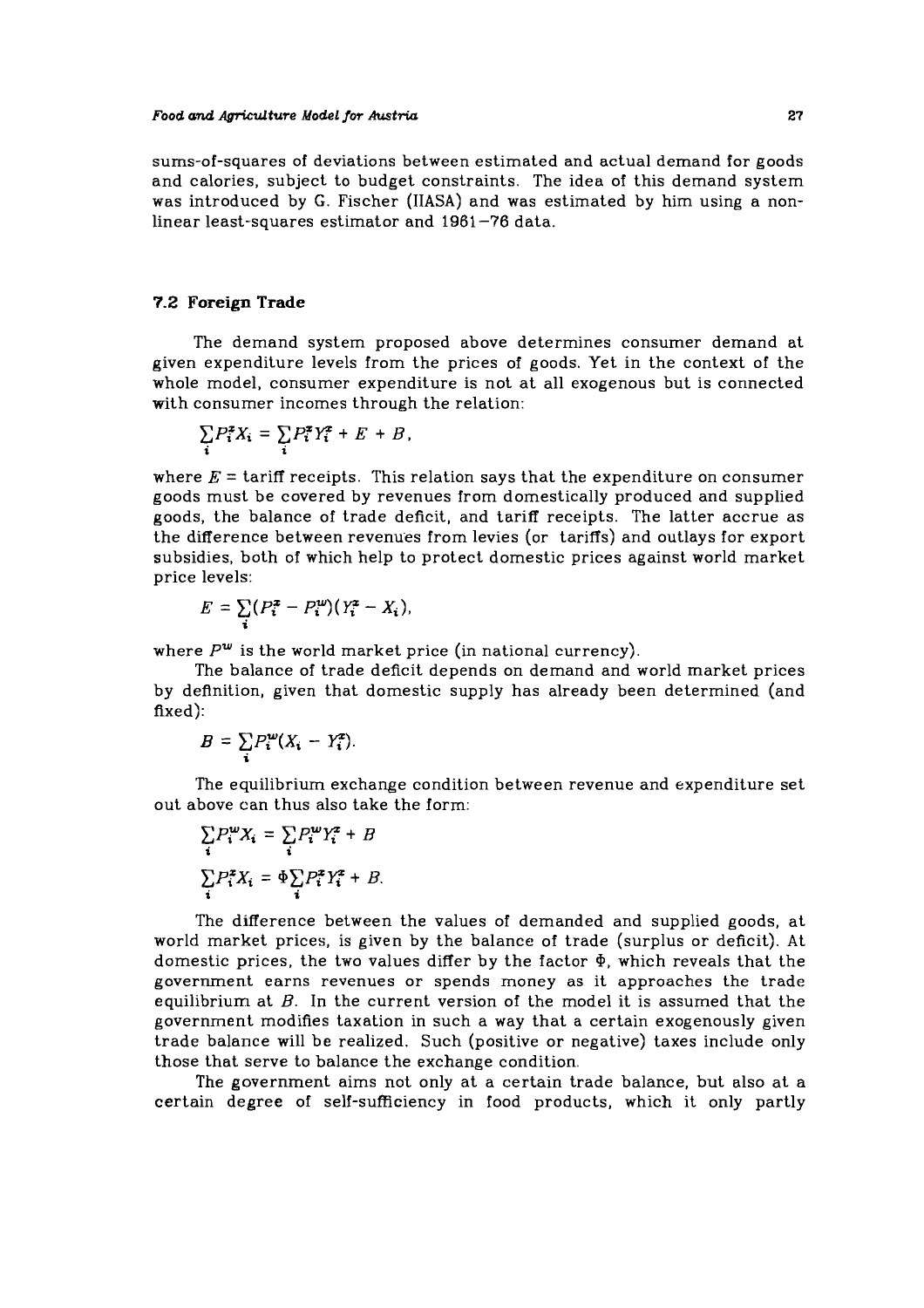achieves with the help of tariffs and export subsidies. Other instruments include import and export quotas and stockholding activities (market intervention). Only the former are considered in model FAMA-1. Food selfsufficiency targets are supplied to the model via upper bounds on export and import levels.

One of the most important policy instruments in the model are prices. It is assumed that the political decision process leads to clear-cut decisions about the ratios in which prices of the various commodities should stand in relation to each other. The government tries to reach these desired prices by applying the usual foreign trade policy instruments of tariffs and levies. Only if the self-sufficiency targets cannot be met by these means, the effect of trade quotas will be that realized prices will differ from those desired. The algorithm computing general equilibrium iterates on taxes (and possibly on certain prices) until demand meets the condition(s) of the balance of trade deficit (and foreign trade quotas) (see Keyzer 1980).

#### **7.3 Raw Materials and Final Products**

The demand for food commodities can be interpreted as the sum of the demand for agricultural raw materials and the demand for processing and marketing services contained in the final products:

$$
X_i = X_i^T + m_i X_N
$$

where

 $Xi = \text{final (retail) commodity}$ 

 $X_i \tau$  = raw (farm gate) commodity *i* 

 $m_i$  = processing and marketing profit margin per unit of final commodity **i.** 

The processing and marketing margin can be calculated from the difference between retail and producer prices. Retail prices were determined from data on consumer expenditure for various products as reported by the 1974 consumer survey by the Austrian Statistical Office. The corresponding consumption of raw materials was evaluated at producer prices and taken from food balance data;  $m$  defines the relation between producer and retail prices in physical terms, and is assumed to be constant over time.

### **8 POLICY MEASURES AND SIMULATION RUNS**

The simulation runs of the model vary according to the assumptions concerning policy measures or the criteria upon which the management of policy instruments depend. Decisive instruments in the model are prices and foreign trade quotas, and the two are closely interrelated because desired prices on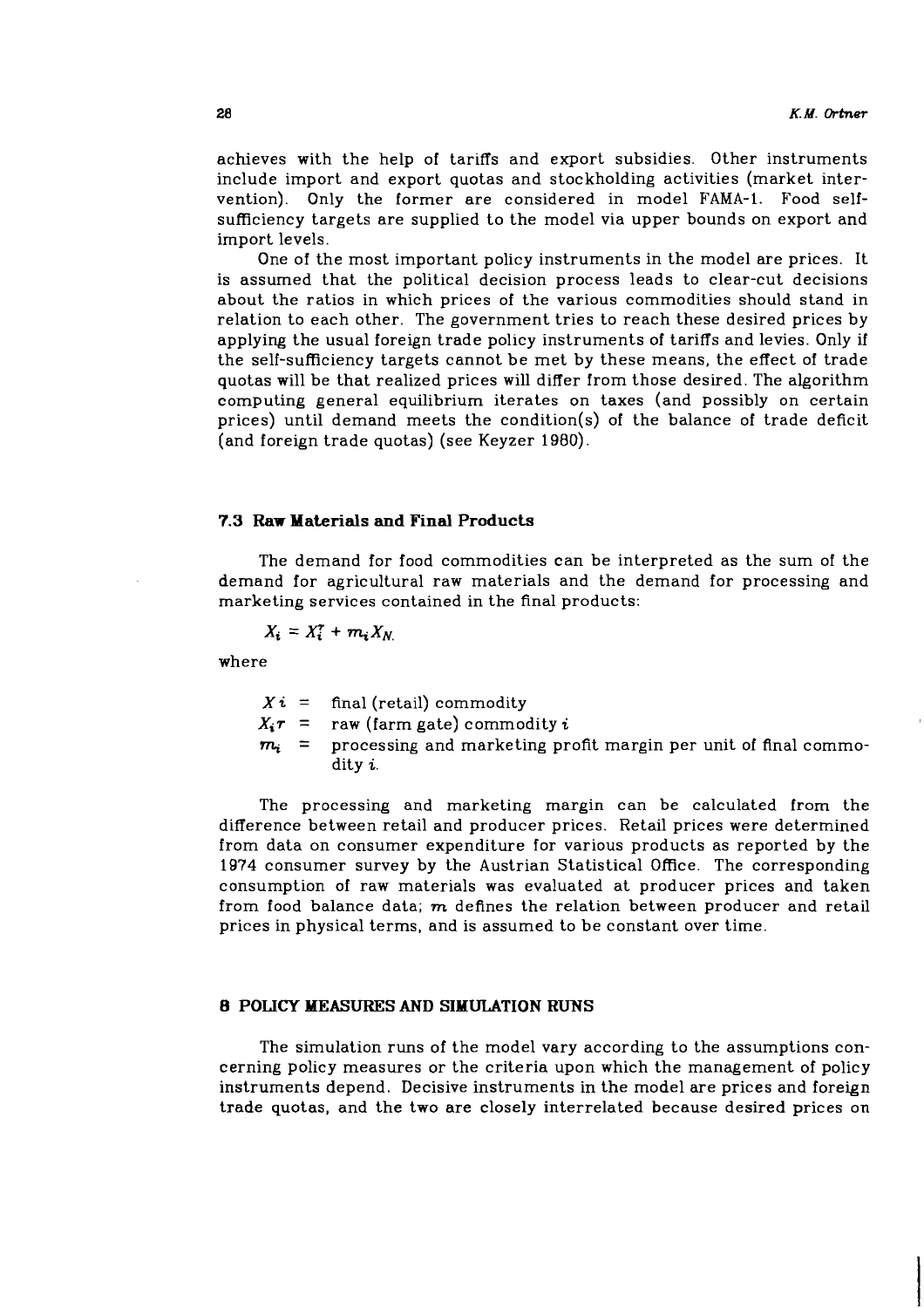the domestic market can only be realized if the corresponding imports or exports can take place. Domestic price policy affects both demand and production and thus the self-sufficiency ratios of the various commodities.

Apart from price policy, the other policy instruments available in the model are of secondary significance. At the level of factor supply one could, for instance, think of different capacity utilization of capital stock, different participation rates of the population in employment, or an increase in the price of fertilizers following an energy price rise. At the production level the government could announce higher prices or price subsidies, or could introduce some kind of production quota. Furthermore, weather variables could be used to disturb production.

Desired retail prices certainly depend on the income distribution between agriculture and the rest of the economy and on the levels of exports, which are determined by world market prices. An income distribution policy would influence the income situation in the two sectors, but not total demand. The latter could only be increased in the short term by a balance of trade deficit. Influencing the propensity to invest and the mobility of labor are policy instruments that could also be used.

Since the database that supported the estimation of model parameters ended in 1976, the model starts after that year to turn out **ez** *post* forecasts and, beginning in 1981, **ex ante** forecasts. The **ez** *post* forecasting period is supported by supplying producer prices, gross investments, the labor force in agriculture and forestry, and fertilizer use exogenously to the model rather than using the forecast values.

World market prices are available only up to 1980, and assumptions concerning their future movements are part of the definition of scenarios for simulation runs.

#### **REFERENCES**

- De Haen, H.. V. Schrader, and S. Tangerrnann (1978) Modeling the EC Agricultural Sector: Problem Assessment. Policy Scenarios, and Model Outline. Research Memorandum RM-78-23. Laxenburg. Austria: lnternational Institute for Applied Systems Analysis.
- Fischer, G. and K. Frohberg (1980) Simplified National Models The Condensed Version of the Food and Agriculture Model of the International Institute for Applied Systems Analysis. Working Paper WP-80-56. Laxenburg, Austria: International Institute for Applied Systems Analysis.
- Keyzer, M.A. (1980) An Outline ol IIASA's Food and Agriculture Model. Working Paper WP-80-9. Laxenburg, Austria: International Institute lor Applied Systems Analysis.
- Ortner, K.M. (1981) Agrarpolitik als internationales Problem: Das Food and Agriculture Program der IIASA, Task 1. Monatsbericht der osterreichischen Landwirtschaft 28: 329-33.
- Parikh, K.S. and Rabar, F. (1981) Exploring National Food Policies in an International Setting: The Food and Agriculture Program of IIASA. Working Paper WP-81-12. Laxenburg, Austria: International Institute for Applied Systems Analysis.
- Rabar, P. (1981) Food and agriculture systems: Global and national issues. IIASA Reports 3: 69-84.

**Landesbuchfiihrungsgesellschaft** (quarterly). Vienna: Paritatsspiegel.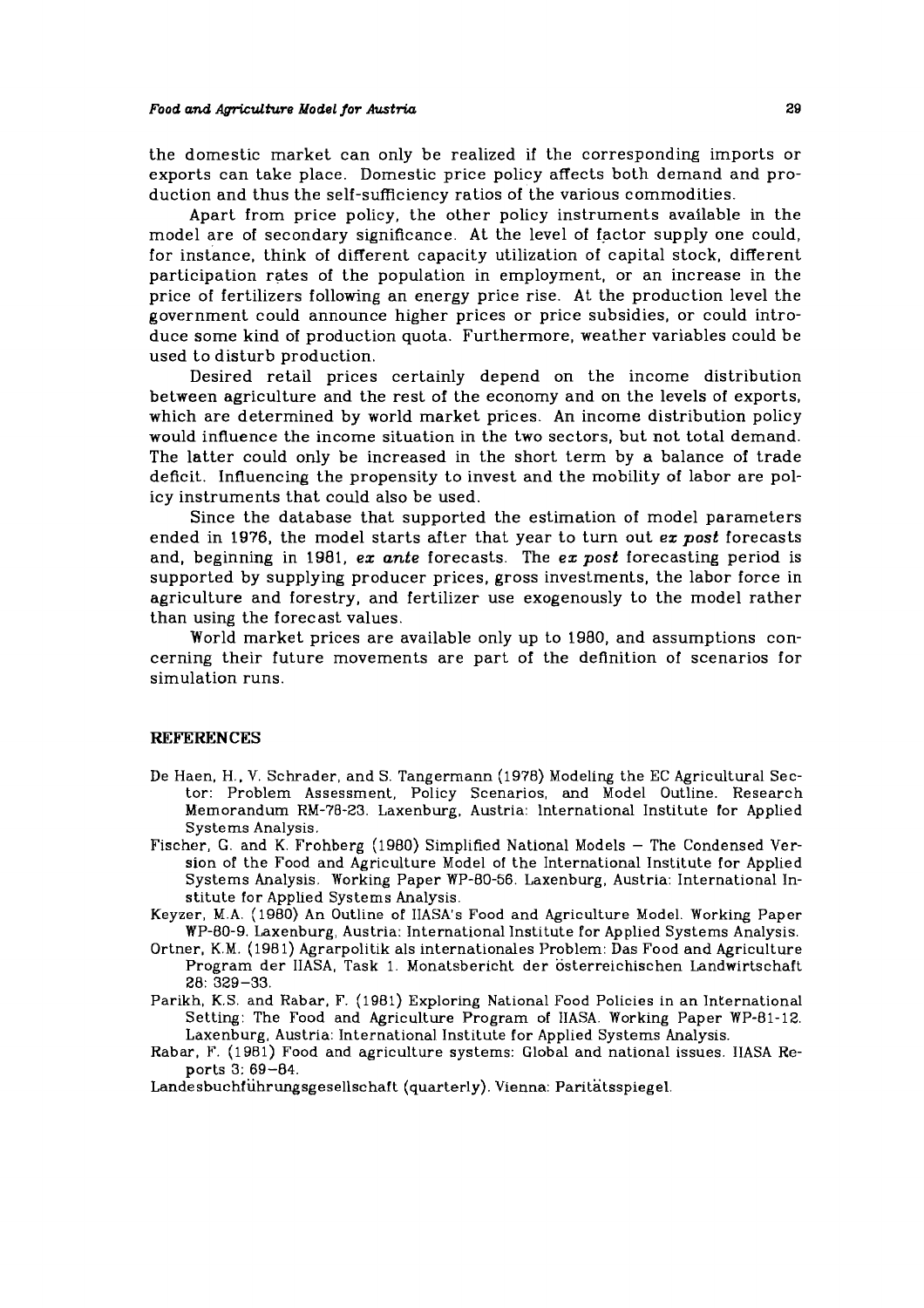# **THE AUTHOR**

*Karl Michael Ortner* joined IIASA's Food and Agriculture Program in November 1979. Mr Ortner is a research oficer at the Institute of Agricultural Economics (IAE) of the Federal Ministry of Agriculture and Forestry.

As a student at the University of Agriculture in Vienna, Mr Ortner studied agronomy, husbandry, and agricultural economics. His special interest was in farm management and agricultural marketing. He received his diploma from the University of Agriculture in 1973, during which year he moved to his current post at the IAE. In 1974-75 he studied quantitative methods at the Department of Agricultural Economics of the University of Illinois, USA, from where he received his MSc in 1976. Mr Ortner is now in charge of methodological consulting, electronic data processing, and modeling.

At IIASA he is working on the improvement of the Food and Agriculture Program's model of the Austrian agricultural economy, and is also engaged in modeling the supply part of the Basic Linked System (BLS).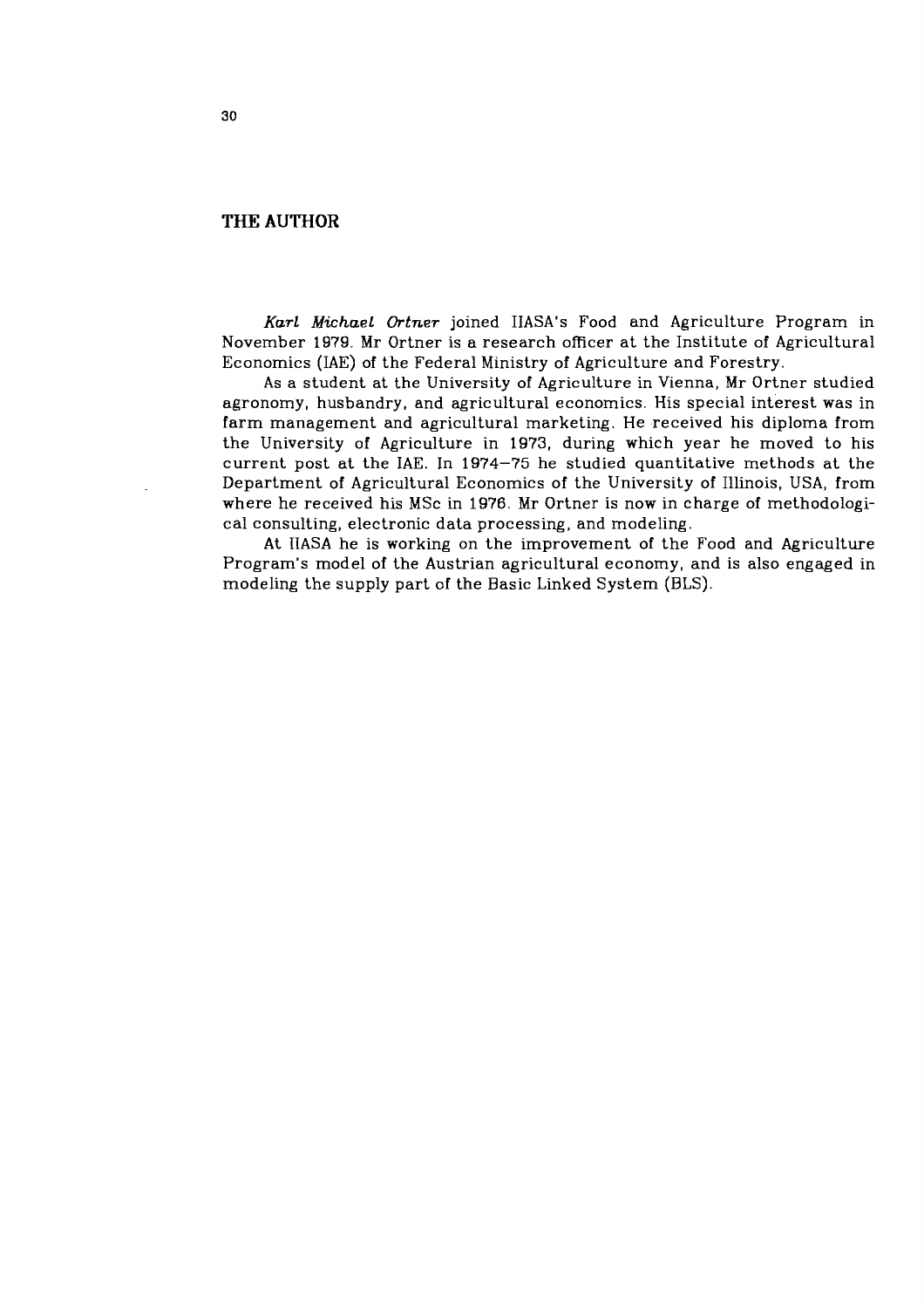### **RELATED PUBLICATIONS**

Csaki, C. (1981) A National Policy Model for the Hungarian Food and Agriculture Sector. RR-81-23 (\$10.00).

Csaki, C. (1982) Long-Term Prospects for Agricultural Development in the European CMEA Countries, Including the Soviet Union. RR-82-25 (\$10.00).

 $McCarthy, F.D. and Mwangi, W.M. (1982) Kenyan Agriculture: Toward 2000. RR-82-19$ (88.50).

Narayana, N.S.S. and Parikh, K.S. (1981) Estimation of Farm Supply Response and Acreage Allocation: A Case Study of Indian Agriculture. RR-81-1 (\$5.00).

Parikh, K.S. and Rabar, F. (Eds) (1981) Food for All in a Sustainable World: The IlASA Food and Agriculture Program. SR-f 1-2 (single copies available free of charge).

Parikh, K.S. and Srinivasan, T.N. (1977) Food and Energy Choices for India: A Model for Energy Planning with Endogenous Demand. RR-77-24 (\$5.00).